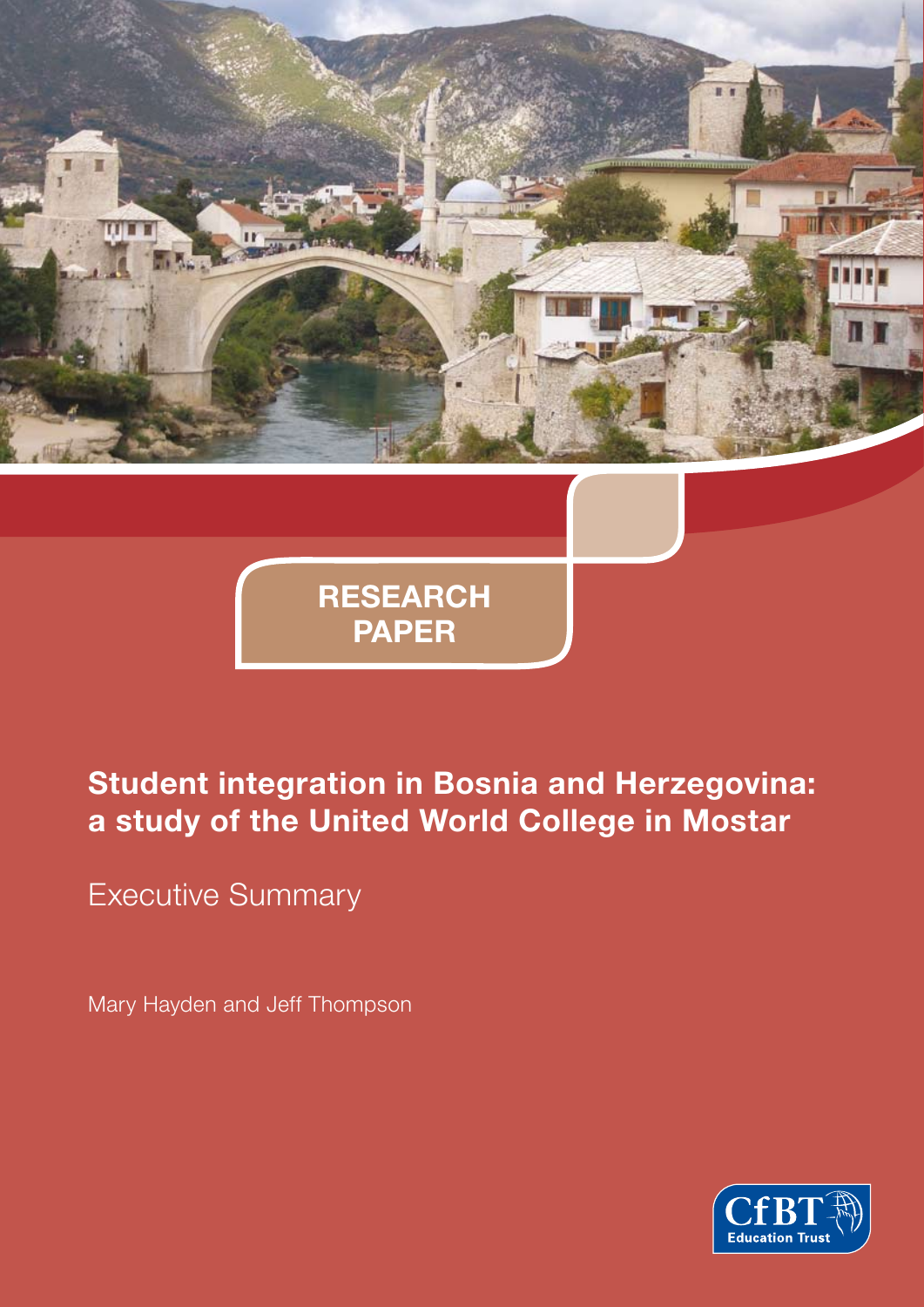## **Welcome to CfBT Education Trust**



CfBT Education Trust is a top 50 UK charity providing education services for public benefit in the UK and internationally. Established 40 years ago, CfBT Education Trust now has an annual turnover exceeding £100 million and employs 2,300 staff worldwide who support educational reform, teach, advise, research and train.

Since we were founded, we have worked in more than 40 countries around the world. Our work involves teacher and leadership training, curriculum design and school improvement services. The majority of staff provide services direct to learners: in nurseries, schools and academies; through projects for excluded pupils; in young offender institutions and in advice and guidance centres for young people. We have worked successfully to implement reform programmes for governments throughout the world. Government clients in the UK include the Department for Children, Schools and Families (DCSF), the Office for Standards in Education (Ofsted), and local authorities. Internationally, we work with educational ministries in Dubai, Abu Dhabi and Singapore among many others.

Surpluses generated by our operations are reinvested in educational research and development. Our research programme – Evidence for Education – aims to improve educational practice on the ground and widen access to research in the UK and overseas.

Visit www.cfbt.com for more information.

## **Acknowledgements**

The authors wish to acknowledge with gratitude the support provided by the following, all of whom contributed to the design, implementation and reporting of the study:

- • CfBT Education Trust, for support at every stage of the project
- The Head, teachers and students of the United World College in Mostar (UWCiM) for the co-operation and facilities offered to the researchers, and for their willingness to respond to data collection requests
- The administrative staff of the LIWCIM

who were involved in the arrangements for visits to Mostar, for translation services and for technical assistance provided during meetings and seminars

- The Head and Deputy Head of the Gymnasium Mostar for their kind permission to allow access to Gymnasium students and teachers for data collection purposes, and for their own availability for discussions with the researchers
- Parents, past UWCiM students and other members of the Mostar community for their readiness to respond to enquiries from the researchers.

The views and opinions expressed in this publication are those of the author and do not necessarily represent the views of CfBT Education Trust.

© CfBT copyright 2010

All rights reserved

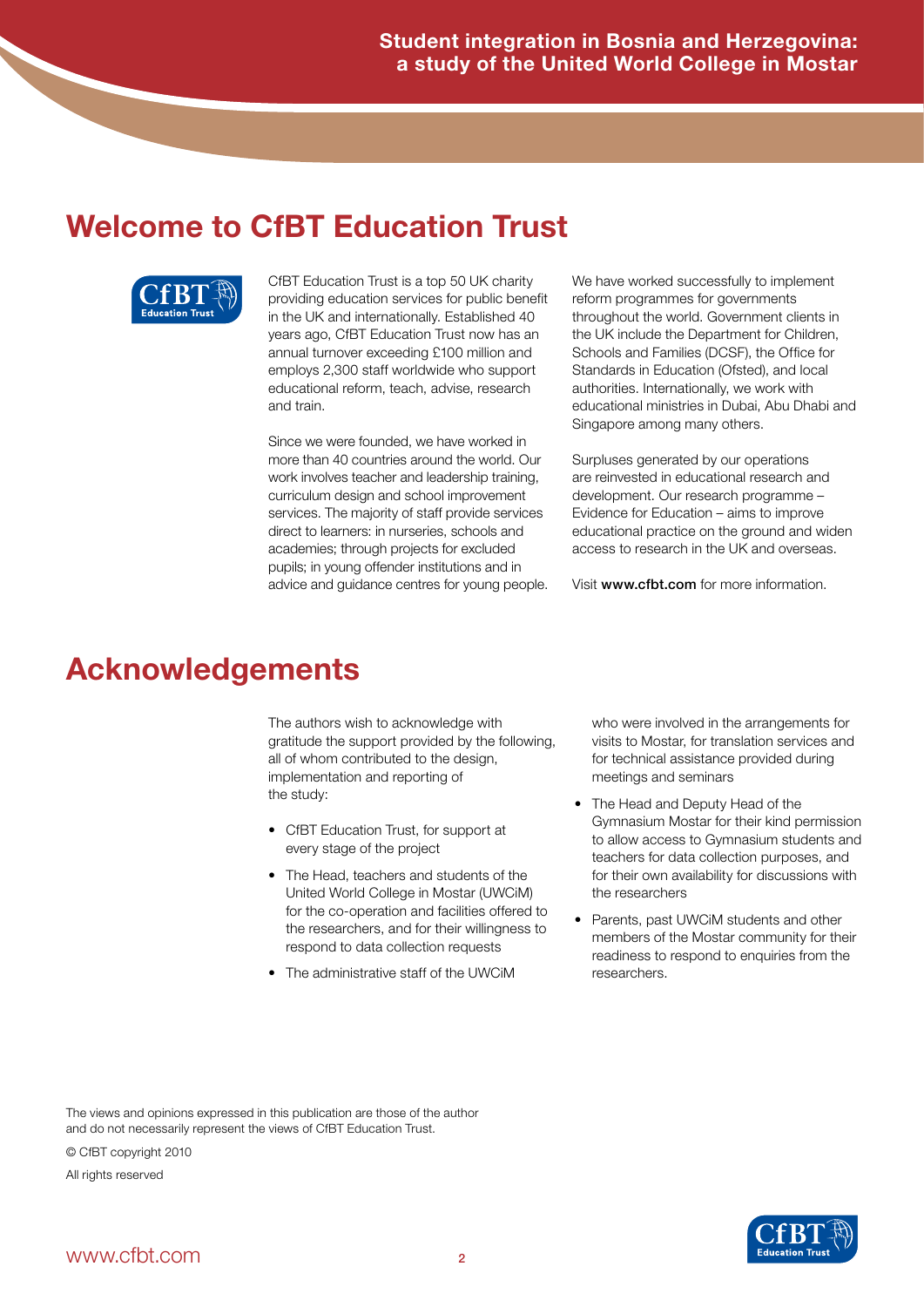### **About the Authors**

#### **Mary Hayden**

Dr Mary Hayden is Director of the Centre for the study of Education in an International Context (CEIC) at the University of Bath UK, and has directed the Masters and Doctorate programmes in Education offered by that university to large numbers of teachers working in international schools worldwide. Her postgraduate teaching and research supervision focus particularly on international schools and international education, an area in which she has published widely. She has examined Masters and Doctoral level work for universities worldwide and has also directed a number of research projects. She is a member of the International Primary Curriculum (IPC) Advisory Board, academic advisor to the International Leadership Management Programme (ILMP), and Editor of the Journal of Research in International Education. She is a founding Trustee of the Alliance for International Education.

#### **Jeff Thompson**

Professor Jeff Thompson teaches, supervises and researches through the Centre for the study of Education in an International Context (CEIC) of the University of Bath UK, in areas relating to international schools and international education. He has worked closely for many years with curriculum, evaluation and assessment/examinations systems both nationally and internationally – including holding senior examination appointments for the International Baccalaureate Organization and for many universities throughout the world at undergraduate, Masters and Doctoral levels. Professor Thompson has published widely in the field of international education, is Chair of the Advisory Board for the International Primary Curriculum (IPC), and was Founding Editor of the Journal of Research in International Education. He holds Board chairmanship and membership of a number of international schools, and is a Director of the International Board for the United World Colleges. He was Founding Chair of the Alliance for International Education and continues as a Trustee.

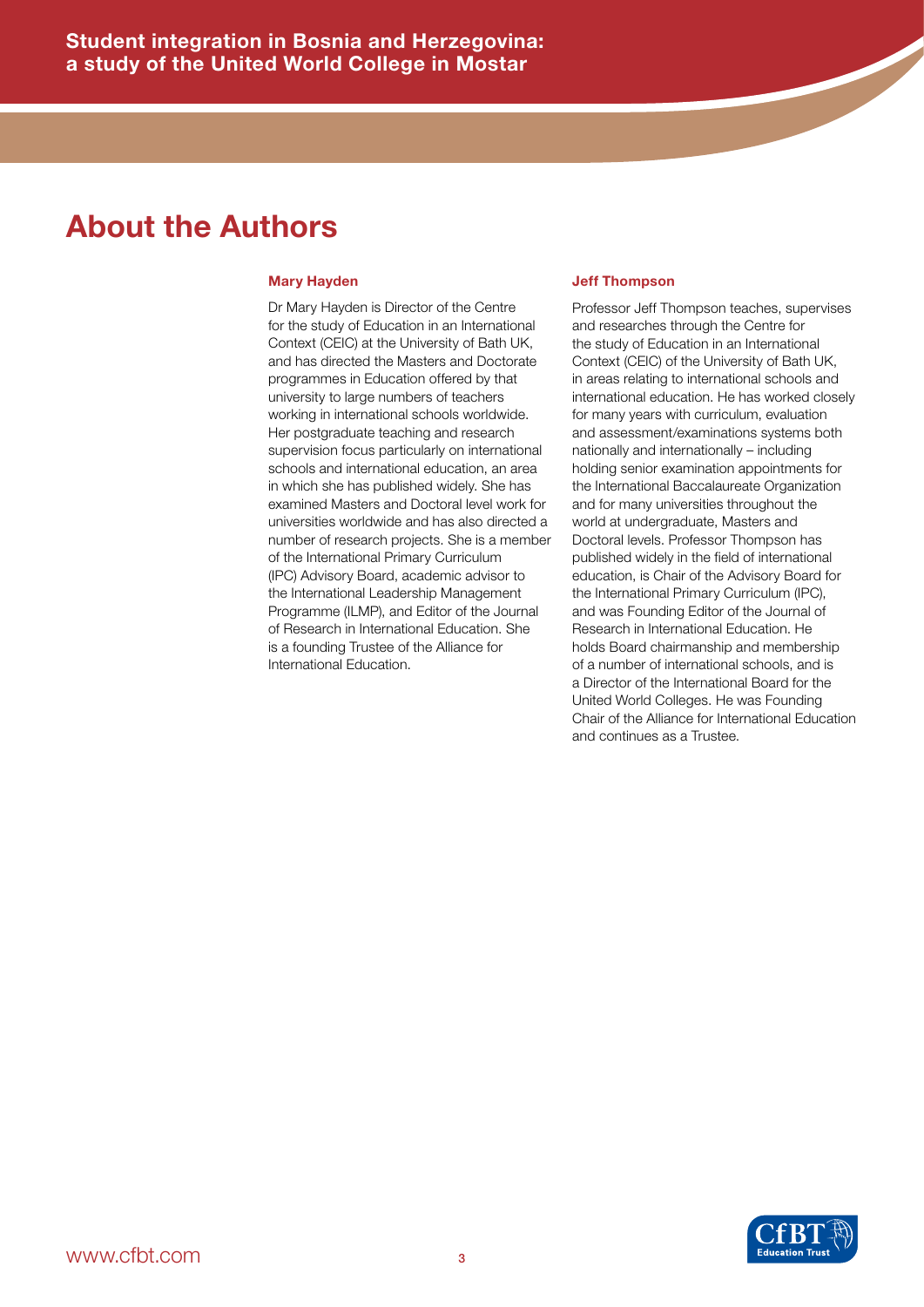# **1. Introduction and context**



*Now at peace following the Dayton Agreement of 1995, Bosnia and Herzegovina has seen much rebuilding, including the Mostar bridge, which was reopened in Mostar brithe Mostar brithe Mostar bri*<br>*which was rec Now*<br>
following t<br>
Dayton Ag<br>
of 1995, E

The 1980s were an unsettled time in Yugoslavia, as the death of President Tito in 1980 was followed by moves among the six republics comprising the federation to assert their independence. Conflict first broke out in 1991 as the Yugoslav federal army attempted to re-establish control over the breakaway republics of Slovenia and Croatia and, in April 1992, Bosnia and Herzegovina (BiH) declared its independence, leading to a period of intense inter-ethnic conflict between Serbs (Orthodox), Croats (Catholic) and Bosniaks (Moslem). Mostar, the fifth largest city in BiH, which had previously been populated by all three ethnic communities, saw many Serbs leave in the first year of the war. The city was additionally riven by a 'war within a war' between 1993 and 1994, when fighting between the two remaining communities led to many deaths and the destruction of large parts of the city (including the widely publicised 16th century Mostar bridge).

Now at peace following the Dayton Agreement of 1995, Bosnia and Herzegovina has seen much rebuilding, including the Mostar bridge, which was reopened in 2004. Deep divisions still remain, however, among the three ethnic communities. In some parts of the country, manifestations of these divisions include the education of young people in separate schools and universities. Mostar is one such place, where Croats and Bosniaks for the most part live separately in the so-called west and east parts of the city with separate schools, universities and other facilities catering for their respective communities.

In 2005 an initiative was launched to encourage young people in Mostar to mix in ways that they would not do otherwise, by two organisations with similar missions of promoting international peace and intercultural understanding. The scholarship-funded United World College (UWC) movement has 13 colleges worldwide, sharing an ideology based on a belief that bringing young people from around the world to live and study together will help to break down the barriers of prejudice that often grow up through not knowing or interacting with others. The International Baccalaureate (IB)

organisation, whose aims include the promotion of greater international understanding, offers to schools worldwide three programmes (Primary Years, Middle Years and Diploma). This UWC-IB collaboration led to the establishment of a new UWC, the United World College in Mostar (UWCiM), through which scholarship-funded students aged 16–18 would come together to be taught in mixed groups including students not only from Mostar and other parts of BiH, but also from other countries. Students would follow a two-year English medium programme leading to the award of the IB Diploma, taught by a teaching staff made up of experienced expatriate IB Diploma teachers as well as local teachers who were being trained to teach IB Diploma courses for the first time.

The UWCiM took in its first cohort of students in August 2006, with the fourth cohort beginning their studies in August 2009. Initially, residential accommodation was provided for all students from outside Mostar. Halfway through the first year this policy was changed to require all Mostar-based students also to live in the UWCiM residences (which are based in both parts of the city). The location identified for the UWCiM was the top floor of the prestigious Gymnasium Mostar, already more progressive than many schools in Mostar in having 'two schools under one roof', offering programmes through the Bosnian and Croatian languages respectively. As in other divided educational contexts within BiH, Gymnasium Mostar students are taught through their own language: the Serbo-Croat language which existed before the war, with small variations across the communities, is now considered to be three separate languages: Serbian (written in Cyrillic), Croatian and Bosnian. Each programme of Gymnasium Mostar has students studying for four years between the ages of 15 and 18, its own teaching staff and own Head (with one Head taking responsibility as Head of the Gymnasium overall and the other acting as Deputy).

While anecdotal evidence existed during the first year of the project with respect to its effectiveness, no data had been systematically gathered which could be used as the basis

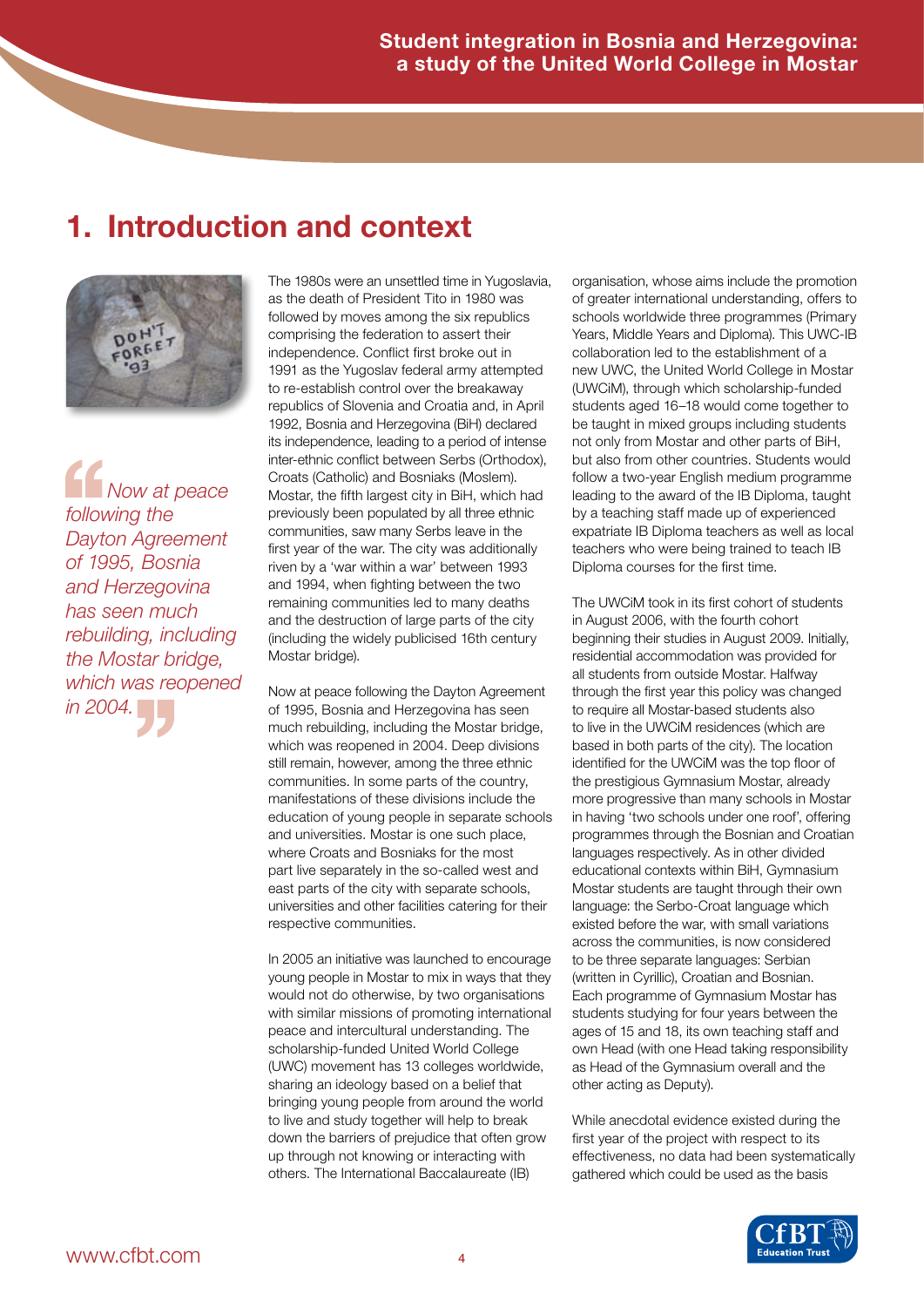for conclusions in this respect. The CfBTfunded study that is the subject of this report was designed as an impact evaluation of the success or otherwise of the project in encouraging greater integration between:

- the three groups of BiH UWCiM students
- the UWCiM BiH students and UWCiM students of other nationalities
- the BiH Gymnasium Mostar student body

It was intended from the beginning that the study's outcomes would inform not only future decision-making relating to the UWCiM, but also policy-makers and planners within Gymnasium Mostar and within BiH more widely. It was also hoped that the findings might be of interest to others working in postconflict situations, particularly in the context of education and schooling.

[*Note: In order to avoid potential confusion through the use of 'Bosnian' as an adjective, which may be used to describe those of Bosnia and Herzegovina nationality as well as those of Bosniak (as opposed to Croat or Serb) identity, the abbreviation BiH has been used throughout when referring to those who share this nationality.*]

## **2. Methodology**



*'…the methodology adopted was primarily an empirical study … based upon fieldwork undertaken in Mostar, as well as through electronic links between Mostar*  as well as a lineagh<br>electronic links<br>between Mostar<br>and Bath… the<br>
methodolo<br>
adopted w<br>
an empiric

The methodology adopted as the basis of this study was essentially an evaluation based upon an 'illuminative' model structured around the three stages of observation, enquiring further and seeking to explain. In aiming to inform not only policy-makers and planners in the wider national and international context but also those working within the UWCiM itself, the methodology was both formative and summative in its focus.

In evaluating the extent of the success of the UWC-IB project in encouraging greater integration between UWCiM students from the three BiH groups, between UWCiM BiH students and those of other nationalities, and within the BiH Gymnasium Mostar student body, the methodology adopted was primarily an empirical study. It was based upon fieldwork undertaken in Mostar, as well as through electronic links between Mostar and Bath, and was informed by:

- a literature review of published research relating to education in post-conflict situations and other sources relating to the breaking down of prejudice
- an analysis of documentation generated within the context of the UWC-IB project.

Practicalities determined that an ethnographic approach to gathering data through on-going first hand observations by the researchers would not be feasible, and data gathered thus took the form of accounts of the perceptions

and recounted experiences of a number of key stakeholders, including:

- UWCiM students, from the different BiH groups and internationally
- teachers and senior managers/leaders from the UWCiM (local and expatriate)
- parents of local UWCiM students
- members of the Mostar community with links to the UWCiM
- UWCiM alumni (a small number)
- Gymnasium Mostar students, from the two Gymnasium programmes
- teachers and senior managers/leaders from the two Gymnasium Mostar programmes.

The study's methodology followed a wellestablished pattern, in the context of perceptioninformed illuminative evaluation, of making use largely of questionnaires and interviews as the major data-gathering instruments. Each method has its particular strengths and limitations, and a combination of instruments was deployed using questionnaires to access the views of the largest number possible of a particular group, followed by interviews with a smaller number of that group for more in-depth discussion of issues arising. Thus, in addition to the usual steps taken to build in maximum reliability and validity to the research process, data and findings, validity was enhanced through the triangulation of data by seeking and comparing perspectives of different stakeholder groups.

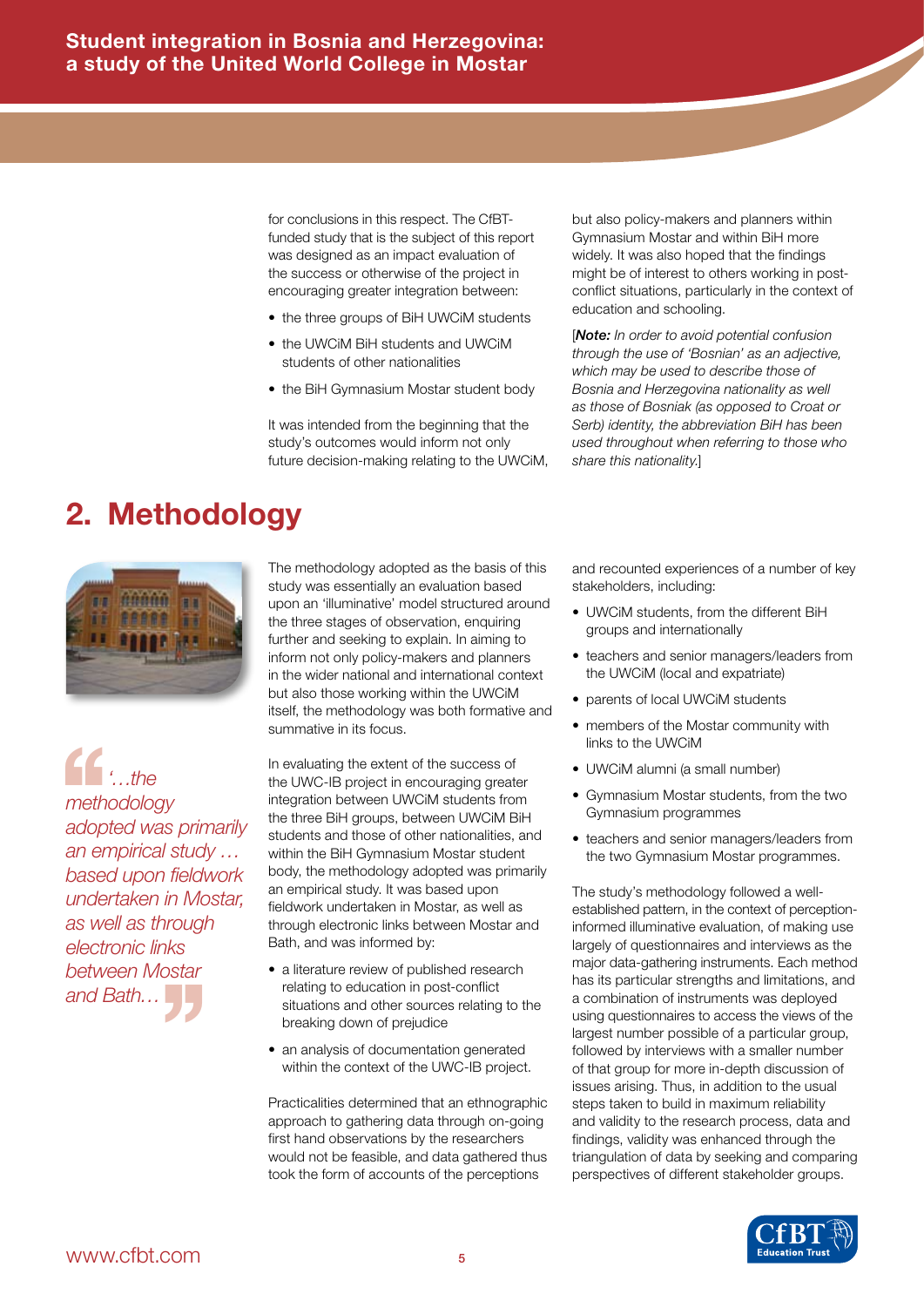

*… participation in May 2008 and May 2009 UWCiM graduation chtmay*<br> *ceremonies.*<br> *Ceremonies. (Comption Definition Definition Definition Definition Definition*<br> *Comption Definition Definition* Definition Definition Definition Definition Definition Definition Definition Definition Definition Definition Definition

A preliminary visit to Mostar was undertaken in February 2008 to carry out informal, fact-finding, open-ended discussions with small groups of UWCiM students (both first years and second years), UWCiM teachers (including the Head), UWCiM resident tutors and a teacher with shared responsibilities across the UWCiM and Gymnasium Mostar, as a means of identifying major issues to form the focus of subsequent data-gathering instruments. Interviews were conducted in English, the working language of the UWCiM. A courtesy visit was also paid to the Head and Deputy Head of Gymnasium Mostar (jointly), to confirm their permission to seek the views of Gymnasium students later in the year through questionnaires and interviews: this was conducted in the local language, with the aid of an interpreter. Documentation relating to the UWC-IB project was also collected during this visit and subsequently, to help to inform the development of data gathering instruments, and to be included in future analysis.

Subsequent elements of the empirical component of the study included questionnaires and interviews undertaken during 2008 and 2009 with a range of stakeholders, as outlined in Appendix 1. Questionnaire completion was

voluntary but elicited responses from all student groups, including local, regional and international subgroups of UWCiM students, Bosniak and Croat programme Gymnasium Mostar students, and male/ female students – with a tendency in all cases for a larger number of female students to respond than male. In addition, in April 2009 an evaluation seminar was held in Mostar, to which small numbers of different stakeholder groups were invited (UWCiM teachers and managers, Gymnasium Mostar teachers and Heads, students from the UWCiM and Gymnasium Mostar, and parents). At the seminar a presentation was made of tentative conclusions (with the aid of an interpreter) before participants divided into groups for discussion followed by plenary feedback. The ideas and views expressed through the seminar helped to inform, illuminate and refine the conclusions drawn tentatively up to that point. Additional less formal contact in Mostar also informed the study, including visits to UWCiM student residences, attendance at full college assembly, attendance at a theatre performance by UWCiM students at the local arts centre, and participation in May 2008 and May 2009 UWCiM graduation ceremonies.

## **3. Findings**

Findings from the study will be discussed in two main parts:

- Integration between UWCiM students (BiH and international)
- Integration within the Gymnasium Mostar student body, and between the UWCiM and Gymnasium Mostar student bodies.

In each case we have drawn on data gathered from different stakeholder groups, and considered the extent to which any changes appeared to have been evident since UWCiM students' arrival in Mostar. Where appropriate, reference will be made to relevant researchbased literature to inform the discussion. Of the literature reviewed, work which had notable resonance throughout the analysis of data gathered was that of Gordon Allport, whose

seminal book 'The Nature of Prejudice' was first published in 1954 and has continued to influence researchers and practitioners since, including Dovidio *et al* who produced 'Fifty Years After Allport' in 2005. Allport formulated what has come to be known as the Contact Hypothesis, which, in summary, argued that prejudice between groups may be reduced if the following key conditions are present:

- equal group status as perceived by members of each group
- common goals, shared across and between the groups
- inter-group co-operation, involving collaboration rather than competition, and
- support of authority, law or custom.

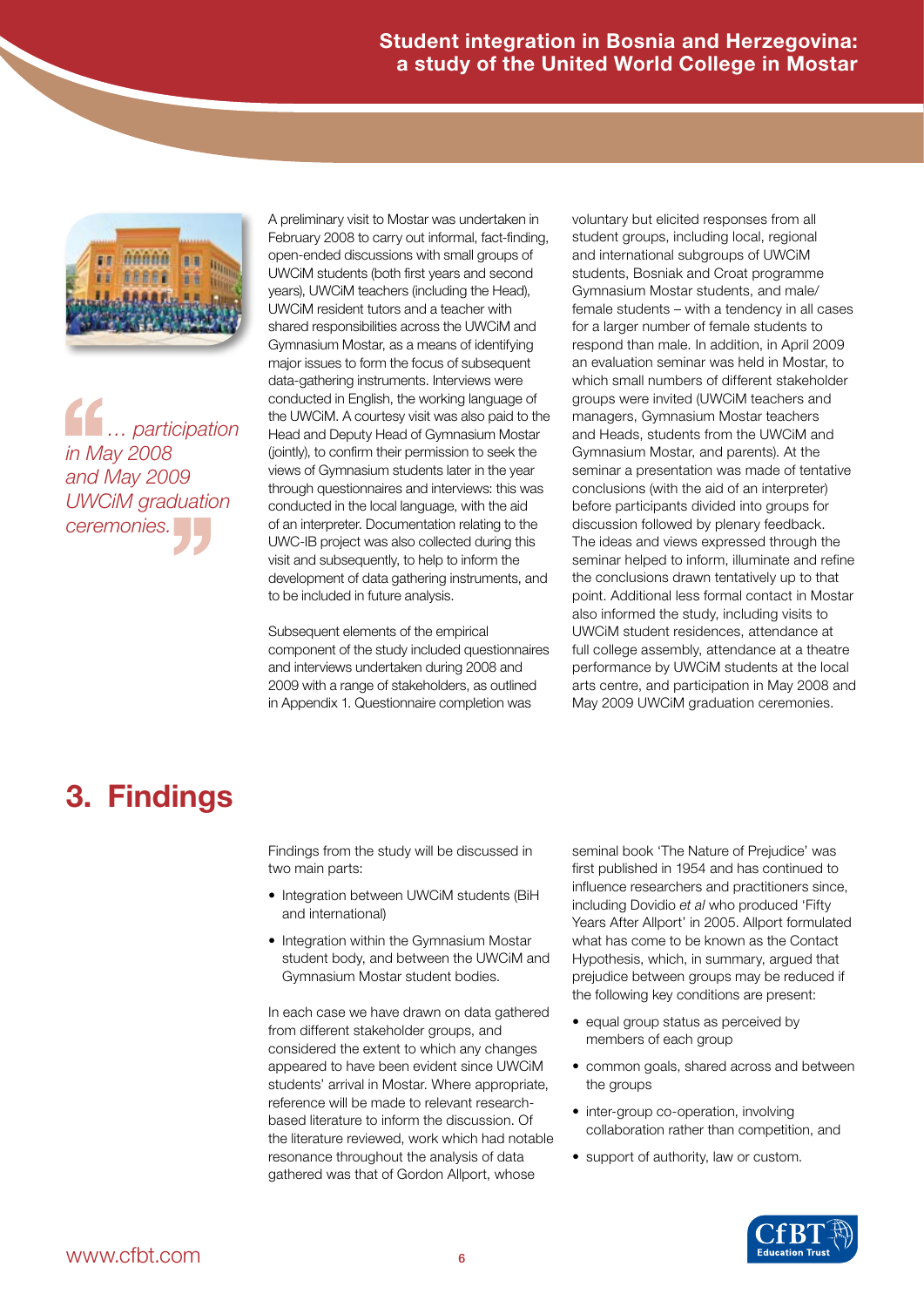

*One who still believed he had been open-minded on arrival noted his realisation that this was partly because he had never previously been confronted nationalism…* '' *with issues of*  <sup>1</sup><br>
One<br>
believed h<br>
been oper<br>
on arrival

### **3.1 Evidence of integration between UWCIM students**

Findings here are summarised under two main headings:

- How UWCiM students are perceived to be 'now' compared with when they first arrived at the UWCiM
- Factors believed to have caused any changes in UWCiM students since arriving.

#### **3.1.1 Changes in students since arriving at UWCiM**

Strong messages came through from all those questioned (UWCiM students, UWCiM and Gymnasium Mostar teachers, parents of local students and alumni) of perceived changes in students since arriving, leading to greater integration between international and local students, between international students (including, for instance, Arab and Israeli students) and between the three groups of local students. Two local alumni interviewed at the end of their first year of university in Mostar suggested that stronger friendships had been forged overall across the three BiH groups than between BiH and international students, as they actually had more in common (notwithstanding having arrived at the UWCiM believing there to be something strange about the other BiH groups before getting to know them). Interestingly, a similar point was made by a UWCiM teacher with respect to Arab and Israeli students, whom he perceived to understand each other better than they did other international or local students because of all they shared in common. Clear messages emerged of changes in student attitude towards greater open-mindedness and flexibility since arriving (with, indeed, evidence in some cases of more positive attitudes in the second year of the study than in the first). The vast majority of students believed, for instance, that they were now more prepared to change their opinion about an issue than they had been on arrival, and that they were more likely now to choose to mix with people from other cultures than they had been previously. An interesting tendency in questionnaire responses was not only for more responses to be received from female students than from their male peers, but also for female student responses on the whole to be more positive than those of their male counterparts.

Issues arising will be discussed under two main headings as follows:

#### (a) Own self-confidence and development

Personal development and attributes such as self-confidence and resilience were noted consistently by students as aspects of change observed in themselves. International students noted the complete change of lifestyle they had experienced, the adaptation they had to make to the demanding level of study, interacting with large numbers of other students all the time (in residences as well as in class) and the challenges such changes presented which could sometimes be negative as well as positive. All noted their own increasing maturity and independence which had developed more quickly than they imagined it would have done at home though, as was highlighted by one student, some increase in maturity and independence was to be expected in anyone between the ages of 16 and 18, especially if they were to leave home. For some students (largely those from BiH but also some international students), the different style of teaching and learning at the UWCiM had presented something of a shock, expecting as it did greater independence and providing less prescription than many had been used to. This had been difficult for some to adjust to at first, though was now felt to be far preferable to their previous experiences.

A number of international students noted their surprise on realising that their initial self-image of open-mindedness may have been exaggerated (through, for instance, realising how ill-informed some of their previous perceptions had been), as well as their shock at how narrow-minded some peers were on arrival. One who still believed he had been open-minded on arrival noted his realisation that this was partly because he had never previously been confronted with issues of nationalism, and that being open-minded and accepting is easier in some contexts than in others. A number of international students noted on reflection their own naivety on arrival, when they had come to Mostar believing they could change the world. Although the process of accepting that this would not happen was sometimes difficult, two students who raised this point (both second years, nearing the end of their time at UWCiM) felt that they were now more realistic – though still optimistic – about what they could achieve.

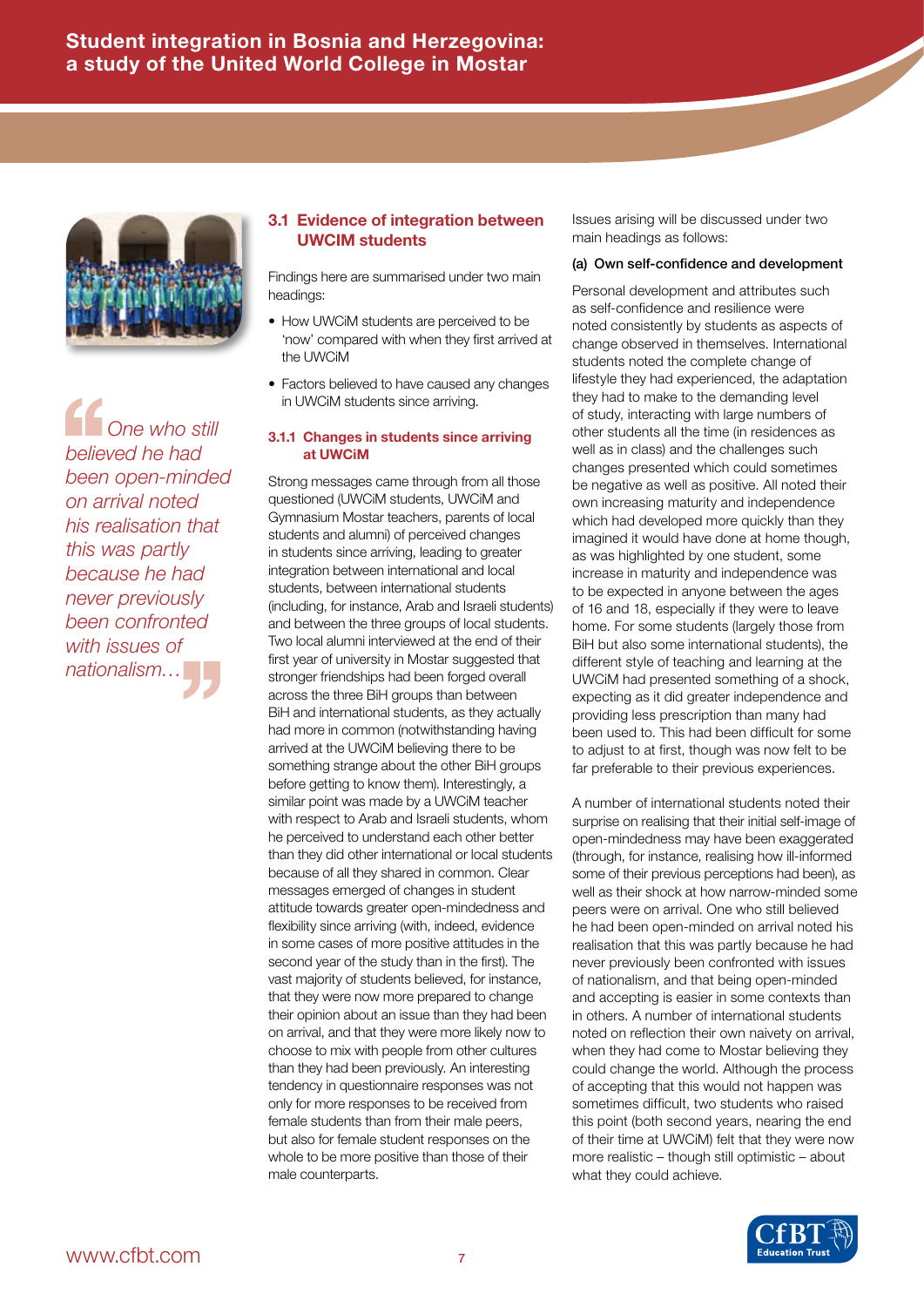

*An interesting aspect of growing confidence related to individual views, with around two thirds of students believing they now had stronger views of their own than they had on arrival*<br> *arrival*…<br> *arrival*… An in<br>
aspect of<br>
confidence<br>
to individu

Local students invariably believed that they had changed noticeably since arriving (though not necessarily, as one student pointed out, because they were not open-minded before): they had matured and learned to take responsibility for themselves, as well as becoming more open-minded and aware through mixing with people from many backgrounds (including other parts of Bosnia and Herzegovina) and, for instance, sharing in celebrations of festivals that they would not previously have celebrated. A common view among these local students was that they all now cared about a range of issues that they had not cared about previously. Second year students observed that individuals' own growing confidence was something that developed over time; they noted some first years being surprised to see second years sitting down to dinner together after a big argument, which second years did not find strange. Some who were not native English speakers had found such interaction difficult at first, lacking confidence to join in, but this had also improved with time.

An interesting aspect of growing confidence related to individual views, with around two thirds of students believing they now had stronger views of their own than they had on arrival, and being more prepared to defend their own value system to those who do not share it. Lest it be inferred that growing certainty about their own views and beliefs suggests a lack of willingness to be open to others, it is interesting to note that a very high proportion of students now felt more prepared to have their personal opinions challenged; an indication, it would appear, not only of growing confidence in their own values but also of willingness to debate, to listen to others and to be challenged to defend their ideas. Thinking critically before making judgements was noted in student interviews as a positive development in this respect.

Similarly, a large majority of students felt that they were now more inclined than they had previously been to encourage others of different cultures to learn about their own culture. In interview, this view was illustrated by one student who spoke of having learned to tolerate others' ignorance of her own country, rather than to take offence at it, feeling now that it was her responsibility to

educate them. Many also felt they were now more likely to challenge preconceptions held by others of different cultures than they had been previously.

Also of relevance to the individual's own development is the issue of strong identification with one culture. Around a third of students felt they now identified less strongly with one culture than they had previously, while a similar proportion claimed to feel less convinced than they had previously of the superiority of their own culture compared to some others.

The effect on previous relationships is an interesting area discussed in UWCiM student interviews. Relationships with families were noted by some local students to have changed, for instance, with one student reporting that it hurt his mother to see him turning into a western man, though more positively a number of students felt they could now have more mature conversations with their families as they shared with them new things they had learned. Similarly, relationships with previous friends were noted by a number of local students as having changed, with some having lost friends with whom they no longer seemed to have much in common. Others had kept friends even though they had changed: a common feeling was that previous friendships could be sustained if all involved wanted them to be, and if previous friends were interested to learn from and be open to the experiences of the UWCiM student, but probably not otherwise. More than one student in interview referred to the experience of going home in the holidays (for those whose family/previous friends were not nearby) as an indicator of how much they (and their priorities) had changed.

#### (b) Attitudes to others

A point volunteered on many occasions in student interviews related to the prejudices both international and local students now realised they had held on arrival at the UWCiM, in terms of pre-formed expectations about how people from other backgrounds would behave and acceptance of stereotypes based on a lack of first-hand experience. A large majority of students believed that, compared with how they had been previously, they were now more interested in the individual

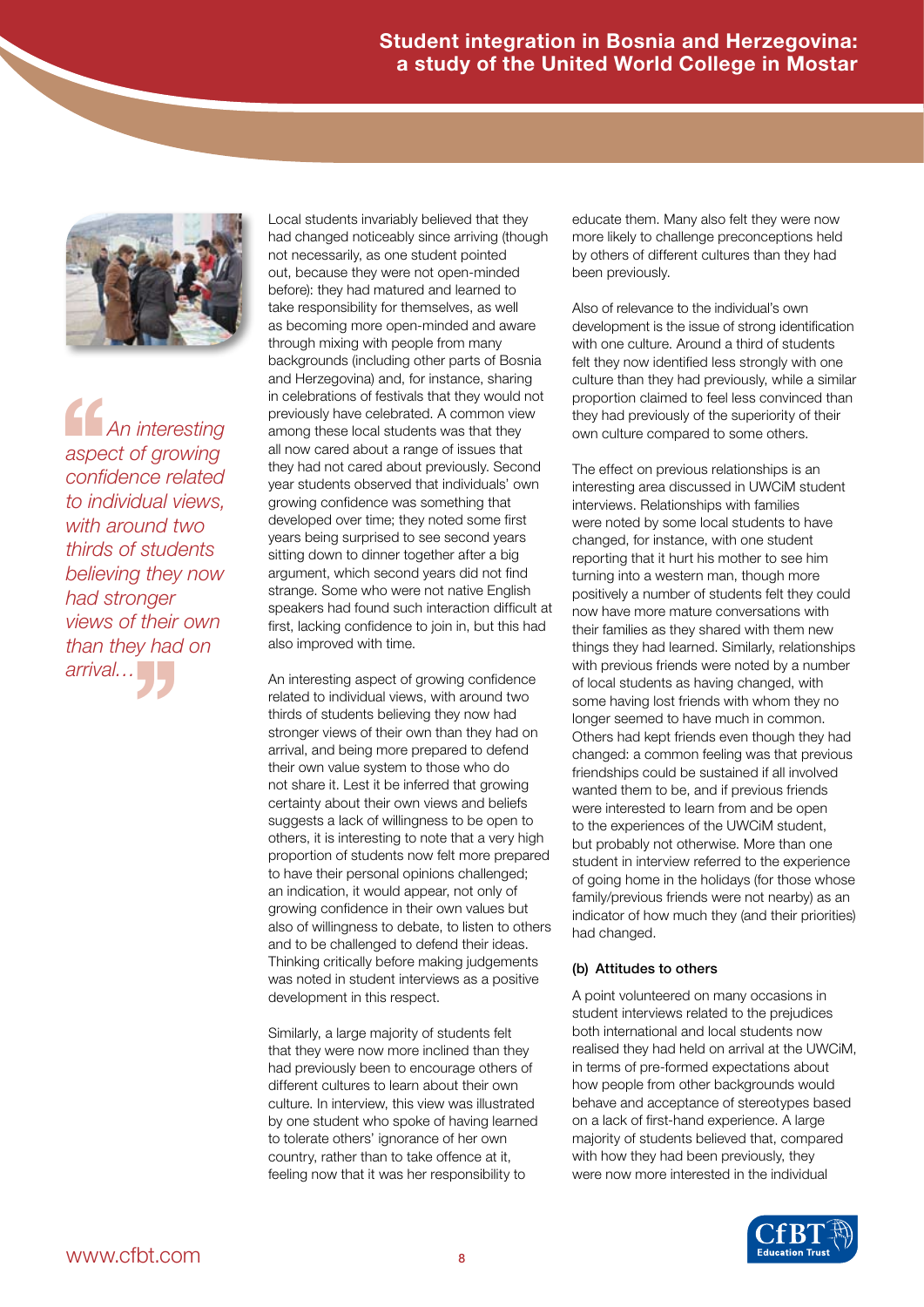

*A number of local parents spoke very positively about their children meeting students from other cultures and making new*  from other cultures<br>and making new<br>friendships... A nul<br>
local pare<br>
very posit.<br>
about the

and his/her personality than in that person's cultural background or nationality. This point was consistently reinforced in interviews, with comments being made on several occasions that individuals were no longer particularly aware from which group individuals came. New friendships had arisen as a result, between various combinations of local and international students, including (as pointed out in interviews on several occasions by local students, and reinforced by UWCiM teachers) across the Serb/Bosniak/Croat communities. In student interviews, both local and international students remarked on what was perceived to have been a clear division in the earliest days of the college between local and international students, as individuals sought out those with whom they felt most comfortable. Indeed many in interviews referred to having been pushed through their comfort zone, to meeting and knowing others, and moving beyond nationality and religion in getting to know others as individuals. All were of the view that they had learned to adjust and that levels of integration had increased as a result: poor levels of English on arrival had also been a hurdle for some that had subsequently been overcome.

Similarly strong messages came through about perceived changes in relation to being aware of, informed about and interested in those from other backgrounds. The vast majority of students claimed to be more interested in what happens in other regions than they had been previously, to be more informed about people from other regions than they had been on arrival, and to be more aware of the cultural conventions of people from other regions than when they arrived at the UWCiM. Local students believed they had become more open-minded and aware through mixing with people from many backgrounds, one student describing how mixing for the first time with Chinese and African students had given her a different perspective. A linked phenomenon noted by both international and local students was that of becoming more prepared to speak about their own countries and international issues. Sometimes this could be difficult, with passions running high, but it led ultimately to better mutual understanding and breaking down of prejudices.

Issues relating to the formation of relationships with others were also particularly important in terms of changes noted since individuals' arrival at the UWCiM. A large majority of students, for instance, believed themselves to be more willing now than they had been previously to co-operate with other people, and to try to find a pathway through an issue that does not offend people of any culture. A common theme in student interviews was the growing acceptance of others and their right to be heard, with an expectation that issues would be discussed and, while not necessarily leading to agreement, that individuals would remain amicable and respectful of each other.

Numerous stories were recounted in interviews of student friendships such as those from different BiH groups who had become good friends, or a local student whose parents had originally wanted him to live in the student residence on 'their' side of the river, but in the second year had not objected when he asked to move across the river to share with a best friend from another country. More than one local student recounted crossing for the first time to the other side of the river from that on which they had grown up, at the instigation of friends made among the international students.

A number of local parents spoke very positively about their children meeting students from other cultures and making new friendships: one reported her son having brought two international student friends home to watch an international football match on TV, for instance, while another reported her daughter having invited home for dinner friends from Spain and China, as well as having learned phrases and songs from different countries through the international friends she had made.

A challenging set of three questions was asked of students in questionnaires, all relating to the notion of tolerance of others and staged in terms of the likely degree of challenge to the individual. While two thirds believed they were now more tolerant of the views of others even if they did not agree with those views, only just over half felt that they were now more tolerant of the views of other people if they found those views completely unacceptable, and as few as around one third felt they were now more tolerant than they had been before

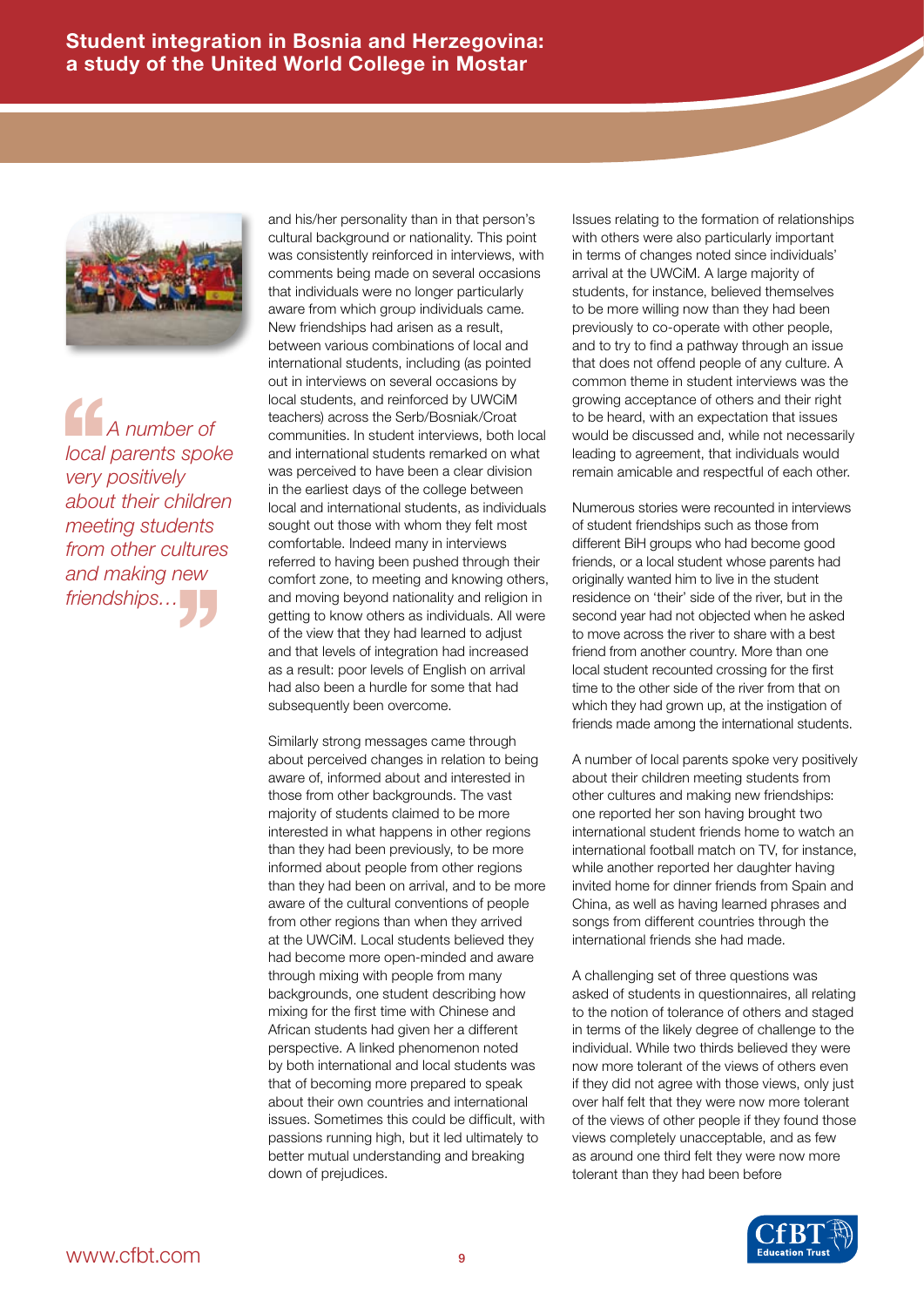

*…should one go down the road towards cultural relativism, accepting any behaviour no matter how challenging if it emanates from a different cultural context and, if not, line be drawn?* '' *where should the*  She<br>
go down<br>
towards c<br>
relativism,

of the behaviour of other people which they found completely unacceptable. It is not surprising, perhaps, to find such responses to increasingly challenging situations: indeed similar patterns might be expected in any cross-section of population, and a previous study by Hayden *et al* (2000) of students in international schools worldwide showed similar results. Such questions raise the thorny issue of just how tolerant one should be of views and behaviour of others that challenges one's own value system: should one go down the road towards cultural relativism, accepting any behaviour no matter how challenging if it emanates from a different cultural context and, if not, where should the line be drawn?

Responses to a separate question suggested that over three quarters of students were prepared to observe the cultural conventions of others when in their presence, and was presumably interpreted by respondents as relating to less challenging contexts. Meanwhile a large majority were more accepting that all people have the right to express their views freely, while a similarly large majority believed they were more respectful now than they had been of another person's viewpoint, even if they totally disagreed with that viewpoint. More challenging perhaps is the question concerning acceptance of the rights of other people to put their views into practice within their own society, even though such practice would be unacceptable within the individual's own society. Here, perhaps unsurprisingly since behaviour rather than views was involved, relatively low numbers (though still the majority: well over half) felt that they were now more accepting of such rights than they had been previously.

In summary, strong evidence emerged from students, teachers, local parents and alumni to suggest that attitudes of UWCiM students (both local and international) had indeed changed since arrival. Such changes were perceived to have led to increasing levels of open-mindedness and flexibility which enabled friendships to be forged within and across the various groups, and to increased levels of integration across the UWCiM student body.

The next section will consider the factors perceived to have caused these changes.

#### **3.1.2 Factors that had caused changes in UWCiM students since arriving**

All stakeholder groups were asked what factors they perceived had caused changes in UWCiM students since their arrival, and factors that arose are grouped under the following main headings (which clearly overlap to some extent):

- learning in class
- student residences
- interacting with others (students, teachers, local community) from different cultures
- extracurricular activities.

### (a) Learning in class

By far the strongest factors perceived by students to have been influential in this category were learning in class how to consider issues from more than one perspective, and taking part in a course that discussed critical thinking. A number of other factors also believed to have been influential, if not at the same high level, included learning in class about other countries and regions (e.g. their history, geography, politics), undertaking extended pieces of work (such as projects) on topics related to a number of cultures, considering examples from a number of cultures in the subjects studied in class, being taught that all cultures should be equally respected, and being encouraged to be tolerant of cultures whose practices are different from one's own.

Such perceptions were consistent with a common view expressed in student interviews that the formal curriculum, encouraging discussion in class and engaging with issues, was one of the factors causing change in individuals, with teachers sometimes influencing the changes (and some teachers being more proactive than others in encouraging interaction), and sometimes facilitating the environment in class which encouraged this to happen. Sessions such as the 'World Today' and 'Global Awareness' encouraged discussion of, sometimes difficult, issues which caused individuals to reflect on their own views and beliefs. Group activities in class (including working together in pairs in science laboratories) were also noted, by both students and teachers, as being helpful in

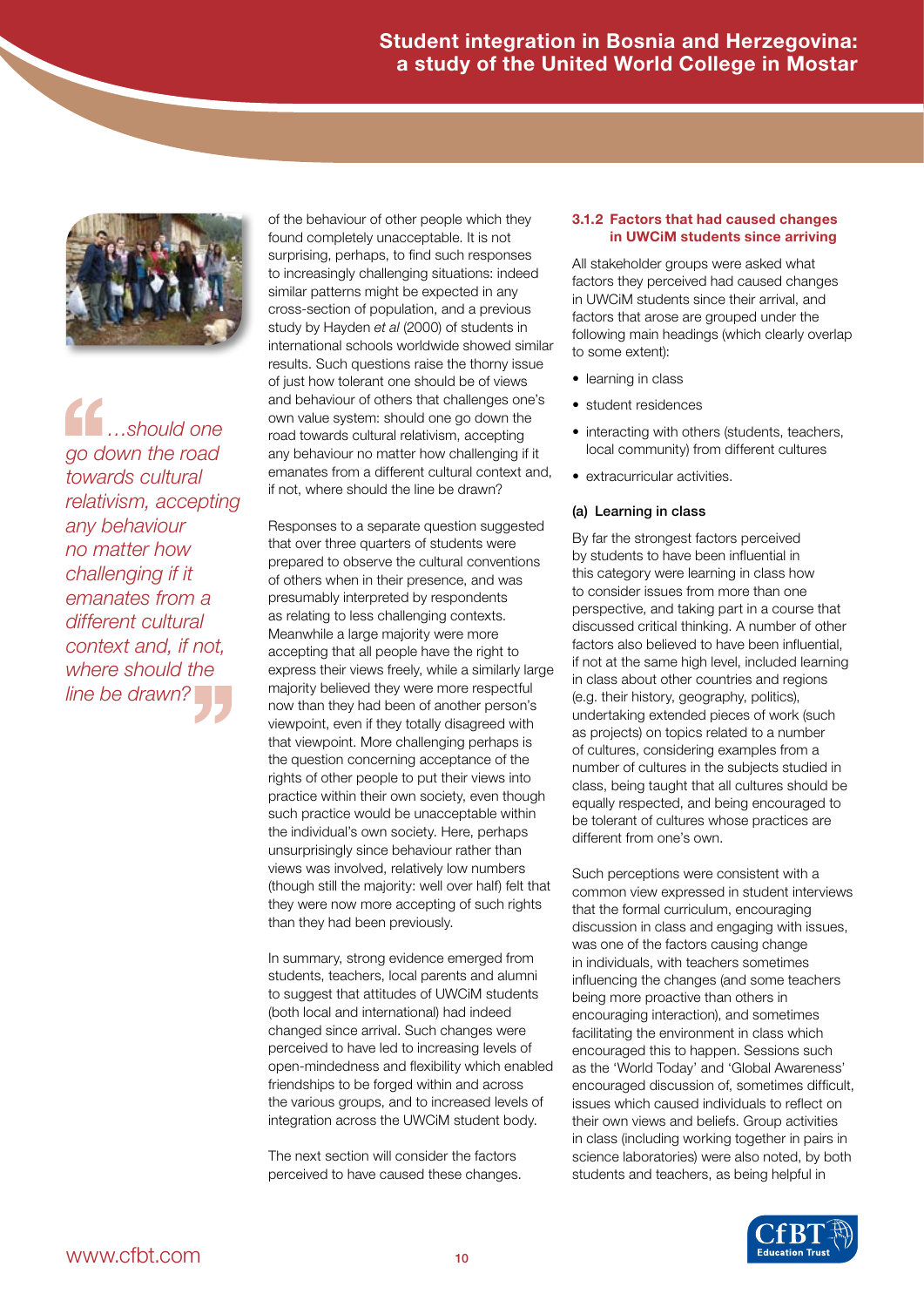

*Almost without exception, living in residential accommodation was the factor most strongly felt by UWCiM students, teachers and local parents to have influenced change in UWCiM students.*<br> *sto have influend<br>
change in UWC<br>
students. Almo*<br>
without ex<br>
living in re<br>
accommo

bringing people together. Clearly some parts of the curriculum (such as the IB Diploma Theory of Knowledge course) lend themselves to discussion of issues of integration more than do others.

Teaching styles were noted by many local students as having led them to change, by expecting them to participate in discussion and to express opinions where they would not previously have done so, coming as they did from a much more prescriptive, didactic system of education. (It was noted that this style of teaching was also new for some international students). Though this had been difficult for them at first (coupled with their lack of confidence in speaking English), all now much preferred the new style and appreciated the supportive relationships they had formed with their UWCiM teachers.

#### (b) Student residences

Almost without exception, living in residential accommodation was the factor most strongly felt by UWCiM students, teachers and local parents to have influenced change in UWCiM students. While the point was made by many students that it was the whole experience (combination of curriculum, residences, social interaction and being based in Mostar) that led to changes, all students were nevertheless of the view that the single most important influence on their attitudes was the residences, where all now lived in rooms shared with others of different backgrounds. Living with others, sharing meals, communal rooms, bedrooms and social time, meant that individuals had to find a way of dealing with each other (regardless of national/cultural/linguistic background) since as they lived together they had to make it work, accommodating each other's different behaviour and practices.

The importance of learning to compromise, not only in terms of different cultural practices but also when, for instance, one is a 'morning person' and another a 'night person', was highlighted in a number of interviews, as was learning to co-operate with respect to shared practicalities such as cleaning the bathroom. Some had clearly found sharing accommodation difficult at first, particularly if they had not been used to sharing a room

at all (one student believed that coming from a large family had helped her to adapt compared with a room-mate who was an only child), but had learned to adjust to each other. Local students related this point to a growing understanding of the need for all communities to work together rather than not interacting, as had been the experience for some from BiH: getting to know well their room-mates and house-mates (including those from the other BiH ethnic communities) had been very important for them, and they felt that sharing residences had helped them to mature and to learn how to get along with other people. One student reported having had difficulties with her room-mates when she first arrived, partly because of her lack of English but also because of different ways of doing things: they had had many arguments at first. Now she was really pleased to have had that experience, as through it she had learned a lot about people from other places and had made good friends. Another student, who had not met many people from other places before coming to the UWCiM, felt that she had learned a lot about peaceful co-existence particularly through the residences. More than one student described the process of learning to adjust to each other in a residential situation as being analogous to living with one's family: having its ups and downs but essentially being a mutually supportive environment.

A related crucial effect of shared residences highlighted by students was increased levels of awareness and understanding of world affairs. Where previously individuals may have taken little interest in various situations worldwide, having fellow students and house-mates from other countries caused them now to take more notice of such issues – as did conversations with those fellow students both in class and in free time. Being concerned about events in an area of the world because a fellow student and/or house-mate came from that country led to world news now becoming, as one student put it, 'news with a human face'.

#### (c) Interacting with others from different cultures

Issues discussed under the 'student residences' heading above clearly relate to interacting with others. In addition, mixing with students from a number of cultures

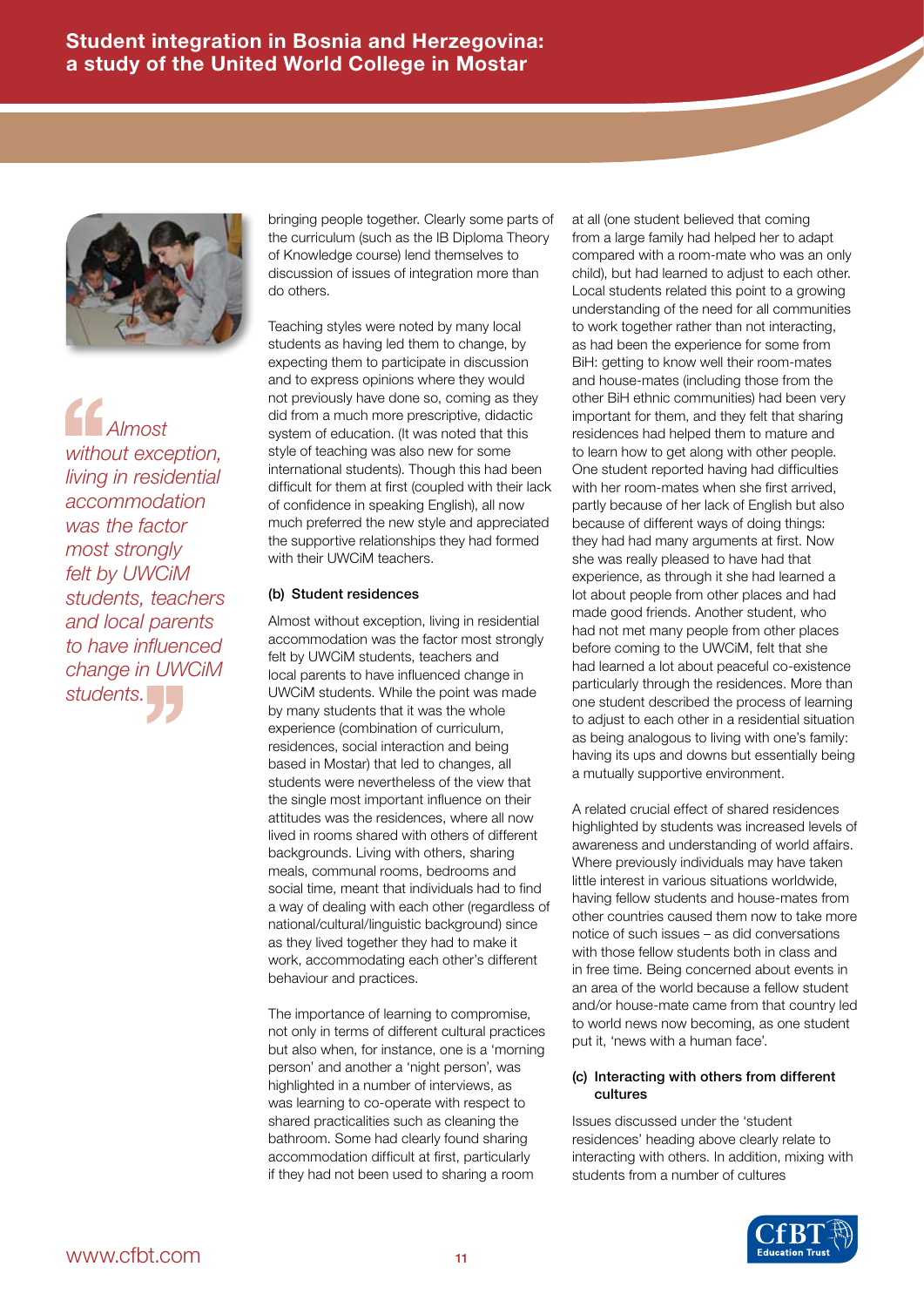

*On a related point, a large majority of students believed that studying away from home had been influential in causing them to*  **Con a relationally conducted that**<br>the majority of students and the studying away<br>from home has<br>been influential<br>causing them<br>change...

within class was viewed by all students as being a major factor in causing them to change. Similarly perceived as having been extremely influential was having teachers from a number of different cultures, as was teachers setting an example of being internationally minded. Other factors believed to have been influential, though not to quite the same extent, were engaging in team activities at college with students from a number of cultures, mixing with students from a number of cultures in college clubs and societies, participating in seminars/lectures with guest speakers from different parts of the world, having interaction with members of the local community in Mostar, and having interaction with students of other cultural backgrounds both at college and outside the college/ Gymnasium. Interestingly, though perhaps not surprisingly, in questionnaire responses local students attributed greater influence than did international students to interacting with Gymnasium Mostar students. On a related point, a large majority of students believed that studying away from home had been influential in causing them to change (not surprisingly, this point was made principally by the international rather than local students). When asked, however, about the possible influence of parents, other family members and friends, few believed this had been important – though parental influence was felt to be stronger than that of other family and friends, echoing similar findings about the importance of interacting with others from different cultural backgrounds in an earlier study with students in international schools (Hayden *et al*, 2000).

#### (d) Extracurricular activities

This category includes all those activities organised by the UWCiM that are not part of the formal class-based learning/teaching context. Three factors stood out here in terms of the extent to which students believed them to have been influential: participating in college activities such as international days and international evenings, being encouraged to try new experiences from other cultures (such as music, food, dance, drama) and participating in community service (part of the IB CAS programme). Other factors felt to have been influential by a majority of students included being exposed to other cultures through films and TV programmes, visiting other places as

members of, for example, a choir or sports team participating in exchange visits, and taking part in activities related to the work of the United Nations (such as debating, role play, and Model United Nations).

The IB Creativity, Action, Service, or CAS (community service), activities were consistently mentioned in interviews on different occasions by both international and local students as influential in changing individuals, bringing together as they did students from different backgrounds with a common purpose (including those who might not necessarily study in the same classes and, sometimes, students from the Gymnasium) to interact with adults and children in Mostar itself, thus encouraging them to understand each other better. The range of activities offered locally as part of the CAS programme included, for instance, a series of public events drawing attention to the difficult position of the Roma people in BiH society, the UWCiM Winter Art Festival in Mostar, the UWCiM's Ecology group's eco-project and the Mostar-based International Human Rights Festival held in cooperation with the Helsinki Human Rights Committee in BiH. UWCiM teachers reinforced the perception that community-based activities such as CAS had been influential in causing greater integration within the student body, arising in part from students being paired with others from different backgrounds to work together on a shared activity. A number of local parents spoke very positively of the CAS activity in which their son or daughter had been involved, and the impact it had had on him/her, while one of the local alumni who had just completed her first year at university in Mostar explained that she had continued to volunteer at a local school for children with special needs after leaving the UWCiM, having initially resented being 'forced' to participate in CAS activities locally. Another alumna spoke very positively of her CAS experience, remarking on how important it had been that it was compulsory, especially in the early stages when some students were reluctant to participate. Representatives interviewed from two of the institutions in which students undertook CAS activities in the city (both schools for children with special needs) spoke very positively about the students' support and the positive impact their participation had on the children at those schools.

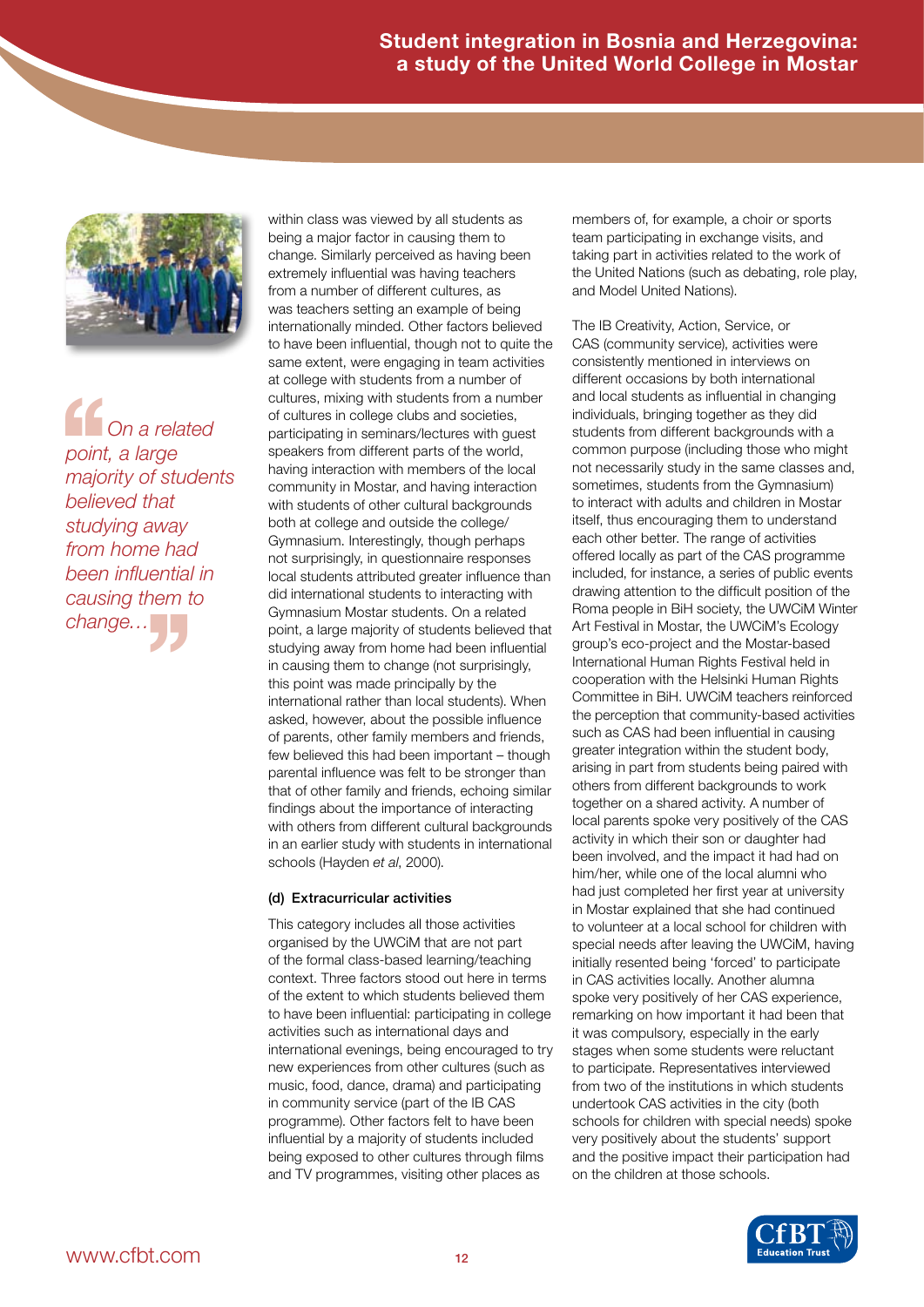*…many of those interviewed – teachers and students – pointed out that it was still early days in terms of relationships being forged and trust being established, and that such changes evolve…* '' *take time to*  those interested<br>
those interested<br>
students<br>
students

An additional benefit of CAS participation for local students, pointed out by one teacher, was moving around different parts of the city (in connection with CAS activities) that they might not previously have visited. Another teacher who grew up in Mostar herself, never crossing the river and not knowing the names of streets on the other side, noted in this connection that UWCiM students from Mostar now refer by name to streets on both sides of the river and are obviously familiar with the city overall in a way that she had not been.

In summary then, the positive changes in attitudes of UWCiM students noted by themselves, teachers and parents were perceived to have been influenced by a number of different but inter-related factors. Sharing residential accommodation (including bedrooms) was clearly a crucial factor in bringing students together in an environment that necessitated working out ways in which they could adjust to each other. No other environment (classroombased or extra-curricular) would have quite the same imperative for making things work, and the very positive stories of friendships forged through living together would seem to bear testament to the importance of the role of the residences and, indeed, to the wisdom of the decision taken half way through the UWCiM's first year to require all Mostar-based students, as well as others, to live together as well as to study together.

Other aspects of interacting with others from a range of backgrounds were also clearly important, including interacting with teachers as well as fellow students and others from Mostar itself, with the IB Diploma's CAS activities being a prime promoter of such interaction. Perceived as no less important were some aspects of the more formal curriculum, where a combination of courses themselves, teaching styles and the expectations of and example provided by teachers were perceived to have been influential in encouraging the attitude changes and increased integration that were so clearly evident.

### **3.2 Evidence of greater integration with, and within, the Gymnasium Mostar student body**

The main focus of this part of the study was on the extent to which the UWCiM having been established in the Gymnasium Mostar building had led to greater integration between UWCiM and Gymnasium Mostar students, as well as whether there appeared to be evidence of the UWCiM's presence leading to greater integration between students within the Gymnasium itself. As was the case for the UWCiM students, issues arising will be considered first in terms of whether any changes seem to have occurred and then, if so, what might have caused them.

### **3.2.1 Extent of any changes**

From questionnaires completed by Gymnasium Mostar students, interviews with Gymnasium and UWCiM students and interviews with Gymnasium and UWCiM teachers, a clear message emerged of relatively little change having been experienced by Gymnasium students as a whole since the arrival of the UWCiM. With hindsight, and as pointed out by many of those interviewed, it was an ambitious aim to expect that within only two or three years of the UWCiM opening it would have generated positive results not only within its own student body, but also within the wider Gymnasium context. Indeed many of those interviewed – teachers and students – pointed out that it was still early days in terms of relationships being forged and trust being established, and that such changes take time to evolve (bearing in mind that Gymnasium students previously attended schools in different parts of the city and many do not know each other when they arrive).

Most Gymnasium Mostar students in questionnaire responses, for instance, believed that since the UWCiM arrived they had not changed in terms of the same set of issues asked of the UWCiM students: being prepared to change their opinion about an issue, for instance, having strong views of their own, being prepared to have their personal opinions challenged and many other similar traits. That is not to say, of course, that the students were not prepared to do these things – only that they believed they had not

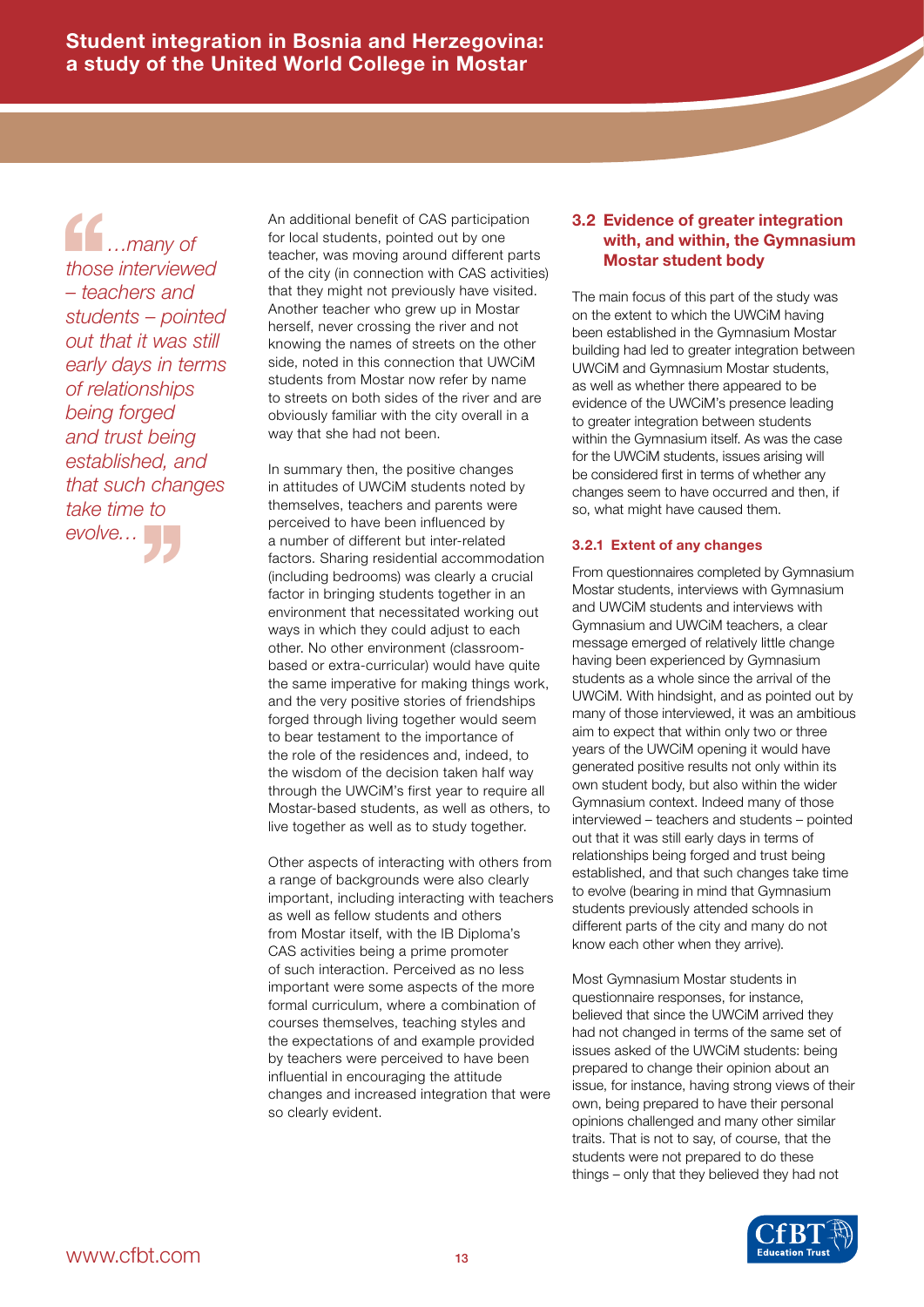

*Teachers also spoke positively of observing willingness amongst many Gymnasium students to interact with UWCiM students, even though they noted that there was still work to be done in this there was still*<br>*that there was still*<br>*work to be done in*<br>*this respect.* Teach<br>
spoke pos<br>
of observi<br>
willingnes

changed at all in these respects since the opening of the UWCiM. Having said that, while those selecting the 'no change' option in these cases were often larger in number than for any other option, reasonably large numbers of respondents clearly felt that they had indeed changed to some extent. And even though changes acknowledged in questionnaire responses by Gymnasium students were certainly notably smaller in number than they were for UWCiM students, some changes could be noted in some areas – such as more students claiming they were now more prepared to observe the cultural conventions of others when in their presence than felt they had not changed in this respect, and more feeling they had changed than felt they had not changed in respect of being willing to co-operate with others. Interesting in this set of responses, as well as in many others, was a notable pattern amongst Gymnasium responses of female students believing that they had changed more (becoming more open-minded, interested and conciliatory) than did male students. Also interesting was a comparison of questionnaire responses from Gymnasium students and subgroups of UWCiM students to a common set of questions, which highlighted the markedly greater extent to which local students at the UWCiM believed they had changed than did students from either programme of Gymnasium Mostar.

Noteworthy, too, is that when responses were compared for the two questionnaires (completed in March 2008 and May 2009), and bearing in mind that the groups completing them were not identical in the two years, markedly more positive responses were given in the second questionnaire to items such as choosing to mix with people from other cultures, being willing to find a pathway through an issue which does not offend people of any culture, being prepared to observe the cultural conventions of others when in their presence, being willing to co-operate with other people, being more interested in the individual and his/her personality than in which culture he/she is from, and accepting that all people have the right to express their views freely.

It would seem, therefore, that Gymnasium

Mostar student perceptions as early as March 2008, while showing that many felt they had not changed, indicated large numbers who felt they had – particularly among female students. When compared with responses to the questionnaire distributed in May 2009, indications are that while there were still large numbers who believed they had *not* changed, there was also a trend towards greater numbers recognising changes in themselves. Such a conclusion – of changes among some but not all of the Gymnasium Mostar student body, and of greater change perceived as time went on – is reinforced by interviews conducted with students from both Gymnasium programmes. One group of Gymnasium students when interviewed in November 2008, for instance, suggested that approximately half of Gymnasium students were positive about the UWCiM and the other half more negative. Those whose perceptions were negative, it was argued, did not make an effort to meet UWCiM students, while those of a more positive frame of mind took opportunities to meet UWCiM students within the building, in coffee bars and elsewhere. Negative feelings were sometimes, they felt, a result of jealousies or resentments: a perception borne out by a number of comments in Gymnasium student questionnaire responses about the UWCiM having taken part of the Gymnasium Mostar building, and suggesting resentment of 'foreigners' coming to Mostar to tell those from BiH what to do.

This conclusion is reinforced by observations made by Gymnasium Mostar teachers, UWCiM teachers and students about the behaviour of Gymnasium students. One Gymnasium teacher, for instance, made the same point about a general resentment felt by some in BiH towards 'foreigners' coming to BiH to tell them how to live together when they had already done so prior to the war, which could explain some student perceptions. He and others, however, also spoke of the increasingly positive perception of the UWCiM within Mostar and the Gymnasium now that local as well as international UWCiM students had achieved good results in the IB Diploma and secured places at prestigious overseas universities. Teachers also spoke positively of observing willingness amongst many Gymnasium students to interact with UWCiM

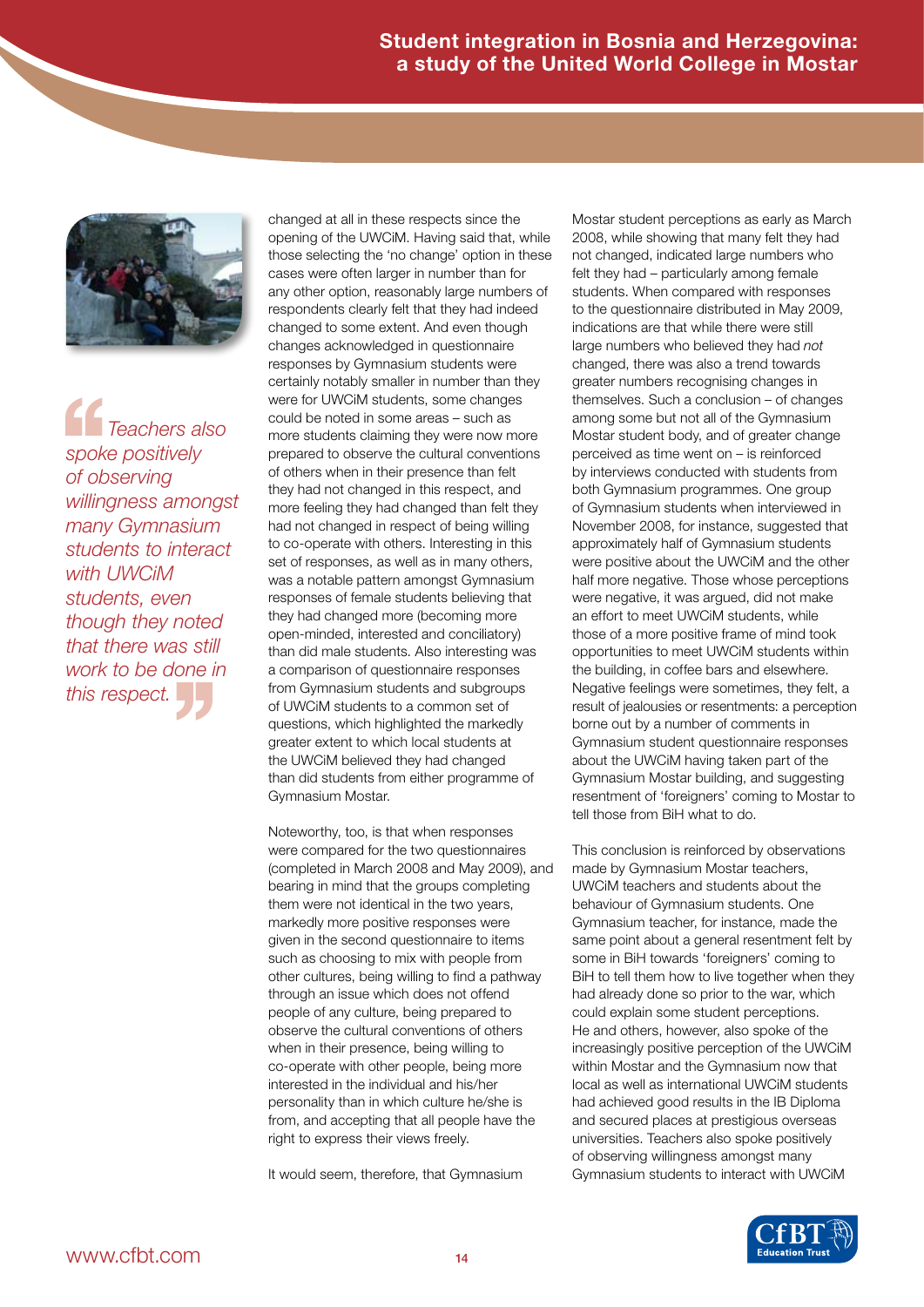

*A number of teachers lamented the decision to go back to having separate staffrooms after the initial establishment of a shared Gymnasium/ UWCiM staffroom when the UWCiM first opened, which staff to integrate.* '' *had encouraged*  A nul<br>teachers l<br>the decisive<br>go back to

students, even though they noted that there was still work to be done in this respect. In interviews, all Gymnasium Mostar students professed to be very positive about the UWCiM and its students. Some described keeping in touch with friends from the Gymnasium who had moved to the UWCiM, and making new UWCiM friends as a result.

#### **3.2.2 How changes in Gymnasium Mostar students were caused or inhibited**

It is clear that some Gymnasium Mostar students believed that little if any change had occurred in them since the UWCiM arrived, and views expressed by students and teachers from both Gymnasium and UWCiM point to there being two main groups of Gymnasium students: those with a positive attitude towards the UWCiM who would admit to having been positively influenced by it and who were willing to interact with UWCiM students, and those with a more negative attitude who would claim not to have been influenced by it and who would not choose to engage in joint UWCiM/Gymnasium activities. That is not to say that these are fixed groups; indeed there would appear to have been some movement over time from the latter group to the former. Meanwhile the majority of UWCiM students, in response to questionnaire items, felt that having interaction with Gymnasium Mostar students had influenced changes in their own attitude to some extent since arrival.

Interviews with Gymnasium Mostar and UWCiM teachers suggested that Gymnasium teachers also fell into two main groups: those in some cases resentful of the UWCiM being established within the Gymnasium Mostar building and not interested in collaboration with the UWCiM, and those who were more positive about the relationship and the benefits of collaboration to both UWCiM and Gymnasium teachers and students. No doubt, as was pointed out in one interview, in both cases the attitudes of teachers would have influenced at least some of the Gymnasium Mostar students with whom they interacted. Gymnasium teachers interviewed spoke about UWCiM teachers who did or did not smile and acknowledge them in the corridor, as UWCiM teachers did about Gymnasium teachers. All acknowledged the barrier presented by language, more so for teachers than for students, since the majority

of Gymnasium students could speak some English, whereas many local teachers could not and very few international UWCiM teachers had attempted to learn the local language. Some teachers spoke very positively about collaboration between Gymnasium Mostar and UWCiM teachers in the context of, for instance, use by Gymnasium teachers and students of newly built UWCiM science laboratories whereby extra-curricular biology, chemistry and physics practical classes were offered jointly by teachers from both programmes of the Gymnasium to groups of students also from both programmes, with the assistance of UWCiM laboratory technicians. Collaboration between teachers in particular departments such as the Gymnasium and UWCiM French departments was also cited as an example here. Others recounted extra-curricular activities such as hiking, in which both UWCiM and Gymnasium teachers had participated and which led to them subsequently remaining in contact.

A number of local teachers with teaching responsibilities in both Gymnasium Mostar and the UWCiM clearly provided an opportunity to form links for those teachers who wished to avail themselves of it. A number of teachers lamented the decision to go back to having separate staffrooms after the initial establishment of a shared Gymnasium Mostar/UWCiM staffroom when the UWCiM first opened, which had encouraged staff to integrate. Others spoke of the smoking room in which Gymnasium and UWCiM teacher smokers often met, who were sometimes joined by non-smoking colleagues. Still others spoke of a willingness among many teachers to collaborate in principle, but of hurdles provided not only by language but also by non-coinciding timetables in the UWCiM and the two programmes of the Gymnasium. A further point made by many was of a lack of real awareness among a number of Gymnasium teachers of the purpose of the UWCiM, and of the need for Gymnasium teachers and students to be better informed on such issues.

All acknowledged that, even for those students with a positive attitude towards the UWCiM, the practicalities of interacting could be offputting; the different timetables operating in the UWCiM and the two programmes of Gymnasium Mostar, for instance, could

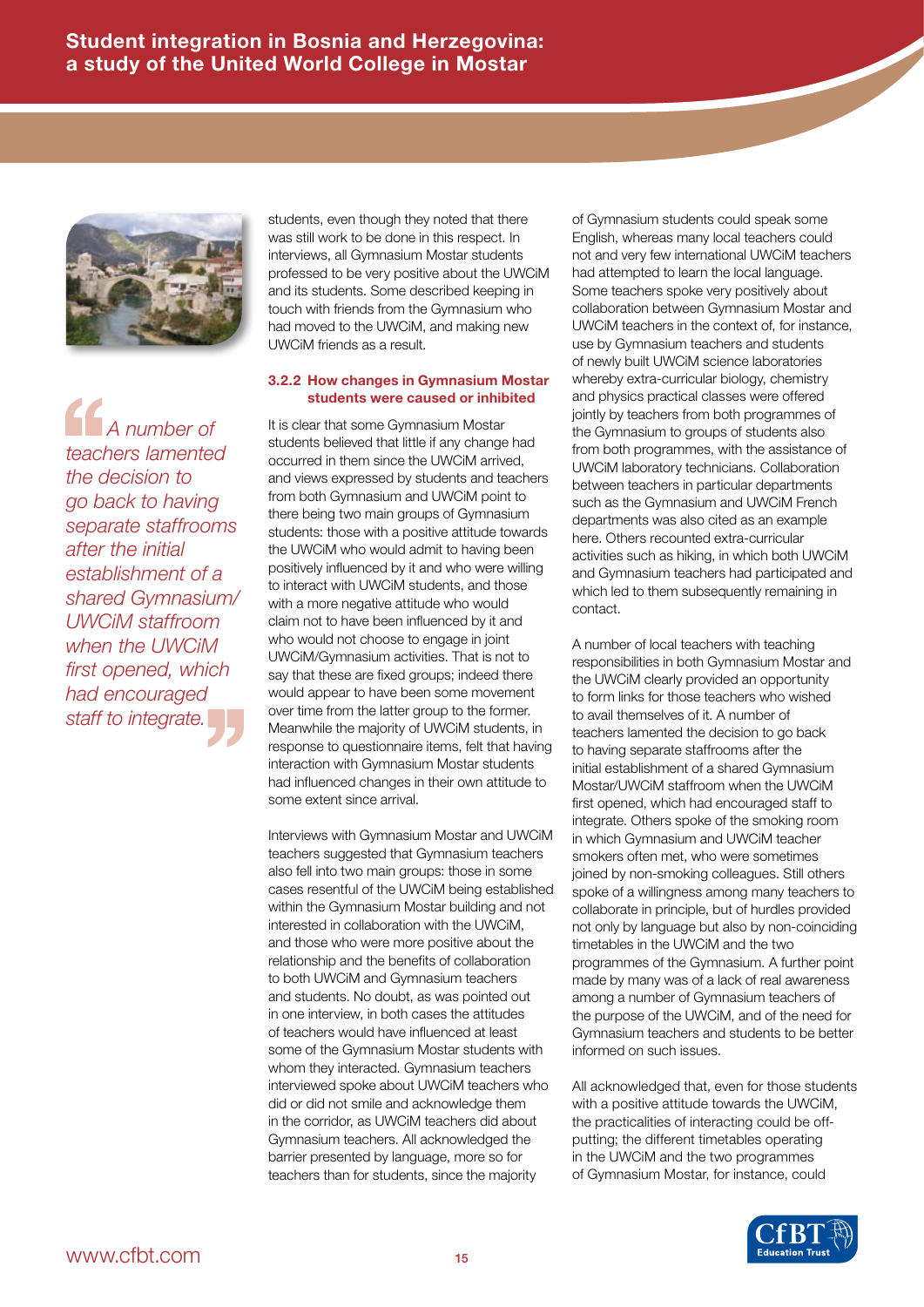*Also raised were the perceived language barriers, with many Gymnasium students lacking ability or confidence to speak in English and international students not generally speaking language* '' *the local*  Also<br>
were the p<br>
language<br>
with many

make interaction difficult to arrange. And while all CAS activities organised by the UWCiM were open to Gymnasium students and some spoke very positively of participation by Gymnasium students, the fact that these activities were compulsory for UWCiM students but voluntary for Gymnasium students meant that fewer Gymnasium students were likely to participate (though some did). A number of teachers and students from both Gymnasium Mostar and UWCiM did, however, speak very positively about the activities in which UWCiM and Gymnasium students had collaborated, including sports activities (volleyball and basketball being particularly mentioned) – the facilities for which improved markedly during 2009 – picnics, fund-raising for a soup kitchen, a concert and cinema, for example. Many of those interviewed referred to the Student Council, with membership including Gymnasium students as well as UWCiM student representatives, which had organised a number of projects. Student Council links were also mentioned in interview by a number of UWCiM students as having been effective to some extent in encouraging UWCiM/ Gymnasium Mostar student participation in projects such as musical events, Model United Nations, and an art competition. A shared view was that greater efforts could be made by both UWCiM and Gymnasium Mostar to encourage more interaction and greater mutual understanding. Although the Student Council appeared to have become less effective and was apparently more recently disbanded, it was hoped that it might be reinstated.

Many Gymnasium students and teachers interviewed were of the view that, while collaboration was happening in some areas, there was room for much more to be done – though acknowledging in most cases that these were still early days in terms of the UWCiM/ Gymnasium Mostar relationship and that the two institutions and their teachers and students had come a long way in a short time. In UWCiM student interviews, too, a shared view across international and local students was that there had been relatively little interaction between UWCiM and Gymnasium students, but that there was now more contact than there had been at first. Some suggested reasons included demanding and non-coinciding timetables in the UWCiM and Gymnasium, and that the UWCiM had not been in place long

enough for Gymnasium students to become used to the UWCiM students. Also raised were the perceived language barriers, with many Gymnasium students lacking ability or confidence to speak in English and international students not generally speaking the local language. Two Slavic speakers among the international UWCiM students, for instance, noted in interview that it was easier for them to interact with Gymnasium Mostar students because of their ability to understand the local language.

According to UWCiM students, some Gymnasium Mostar students seemed keen to be involved in UWCiM activities, but this tended to be when they had friends at the UWCiM (who had perhaps previously attended Gymnasium Mostar) or when they had aspirations to apply to the UWCiM themselves. It was also felt that often Gymnasium students and teachers seemed to have inaccurate perceptions of the UWCiM (for instance that it was only for rich students). One local student who had previously attended the Gymnasium reported in interview that her previous friends were not very positive about UWCiM students: partly because of a perception that they are all wealthy, and also because of other aspects they perceived to be 'weird' such as UWCiM students dyeing their hair unusual colours and holding 'transgender' parties. Indeed local students who had moved from Gymnasium Mostar to the UWCiM could act in some cases as an effective link between the two groups. One such student noted in interview that she was pleased to have been able to maintain her friendships with Gymnasium students, as well as forming new friendships in the UWCiM. Another who had previously attended Gymnasium Mostar had made efforts to make more friends there through, for instance, helping to organise karaoke evenings to which all were invited. Overall, two different perspectives emerged from interviewees with respect to Gymnasium Mostar students who had moved to the UWCiM. In one case some such students were described as having distanced themselves from their previous friends and appearing to perceive themselves to have become part of an academic elite (as it is usually the high achieving students from Gymnasium Mostar who are accepted at the UWCiM). On the other hand several examples, quoted more frequently, were given of students who by already having

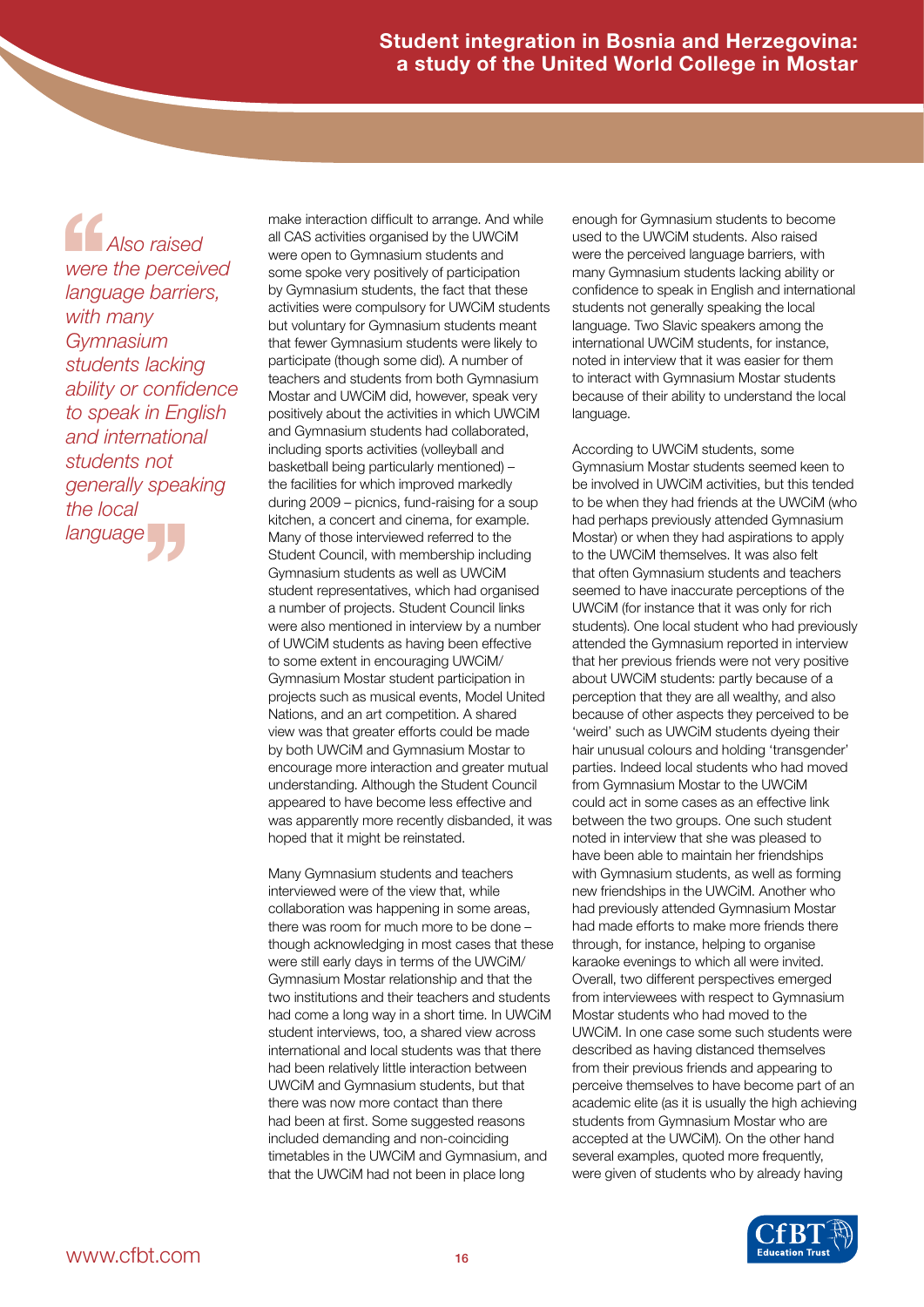*Success of the first cohort in securing places in prestigious overseas universities was among the reasons for local opinion becoming more positive and increasing numbers of local students applying for UWCiM places.*<br>*pplying for l*<br>*places.*<br>*places.* Succ<br>
the first content<br>
securing<br>
prestigiou

Gymnasium friends before making UWCiM friends had acted as a bridge between the two groups, thus facilitating new UWCiM/ Gymnasium student friendships.

An issue noted by many students and teachers, from both Gymnasium Mostar and UWCiM, was that encouraging students (or indeed teachers) to integrate required more than simply one group or another organising an activity and inviting the other group to join in. As one teacher remarked, students will not integrate just because they are told to do so. Several stories were recounted of one group (usually UWCiM) organising a party or social evening and inviting the others, who did not come. This was not, as one who had not accepted such an invitation pointed out, because those involved were necessarily hostile or unwilling to socialise, but because they felt a lack of confidence in moving out of their comfort zone (including in some cases a lack of confidence in their level of English and about how they would be accepted). Teachers who commented on this phenomenon invariably felt that some sort of administrative support was required to facilitate joint activities if they were to be successful. A number of teachers also emphasised the need for any proposed joint activities to be interesting and to have a purpose; some suggested that they should be compulsory in the first instance at least, so that students could not decline to be involved. Comparison with the intra-UWCiM situation here would seem to support such arguments, in that strong positive relationships forged between UWCiM students from various backgrounds undoubtedly had their origins to a large extent in the compulsory (and initially not always welcomed) shared residences and CAS activities, which may have led to

different outcomes had they been voluntary. The resonance here with Allport's Contact Hypothesis, as noted earlier, is striking. Allport's proposal that the reduction of prejudice between different groups requires common goals, institutional support, collaboration and equal group status has strong echoes in the views expressed by both teachers and students about the factors which needed to be in place if greater integration were to be effected between UWCiM and Gymnasium students.

Overall, when asked about relationships between Gymnasium Mostar and the UWCiM, many teachers and students believed not only that it was still early days in their relationship and that too much should not be expected, but also that positive steps were being made in the right direction. This point would seem to be borne out by the changes, if only relatively small, noted in some students' questionnaire responses. A number of those interviewed pointed out that the UWCiM is unusual to many local people in respect of not only the mix of students, but also the freedom given to students, the fact that students seem to dress differently from their local peers, and some of the activities organised. A lack of awareness and misunderstandings in the early days particularly had also contributed to a perception among some Gymnasium Mostar students that the UWCiM was an intruder in their building and to misconceptions that, for instance, all UWCiM students were 'rich kids' (when in fact they are all funded by scholarships). Success of the first cohort in securing places in prestigious overseas universities was among the reasons for local opinion becoming more positive and increasing numbers of local students applying for UWCiM places.

## **4. Conclusions and Recommendations**

In investigating the extent to which the UWC-IB project has been successful in encouraging greater integration between students at the UWCiM and Gymnasium Mostar, this study has arrived at a set of findings which indicate high levels of success in some areas and less success in others. Bringing together, within the UWCiM, students from the three BiH communities as well as from the rest of

the world appears indeed to have facilitated the integration to which the UWC-IB project aspired. Many examples were found in this study of friendships formed, preconceptions and stereotypes based on ignorance abandoned, and prejudices broken down – within the BiH student groups, within the international group, and between the BiH and international groups. Reasons for the

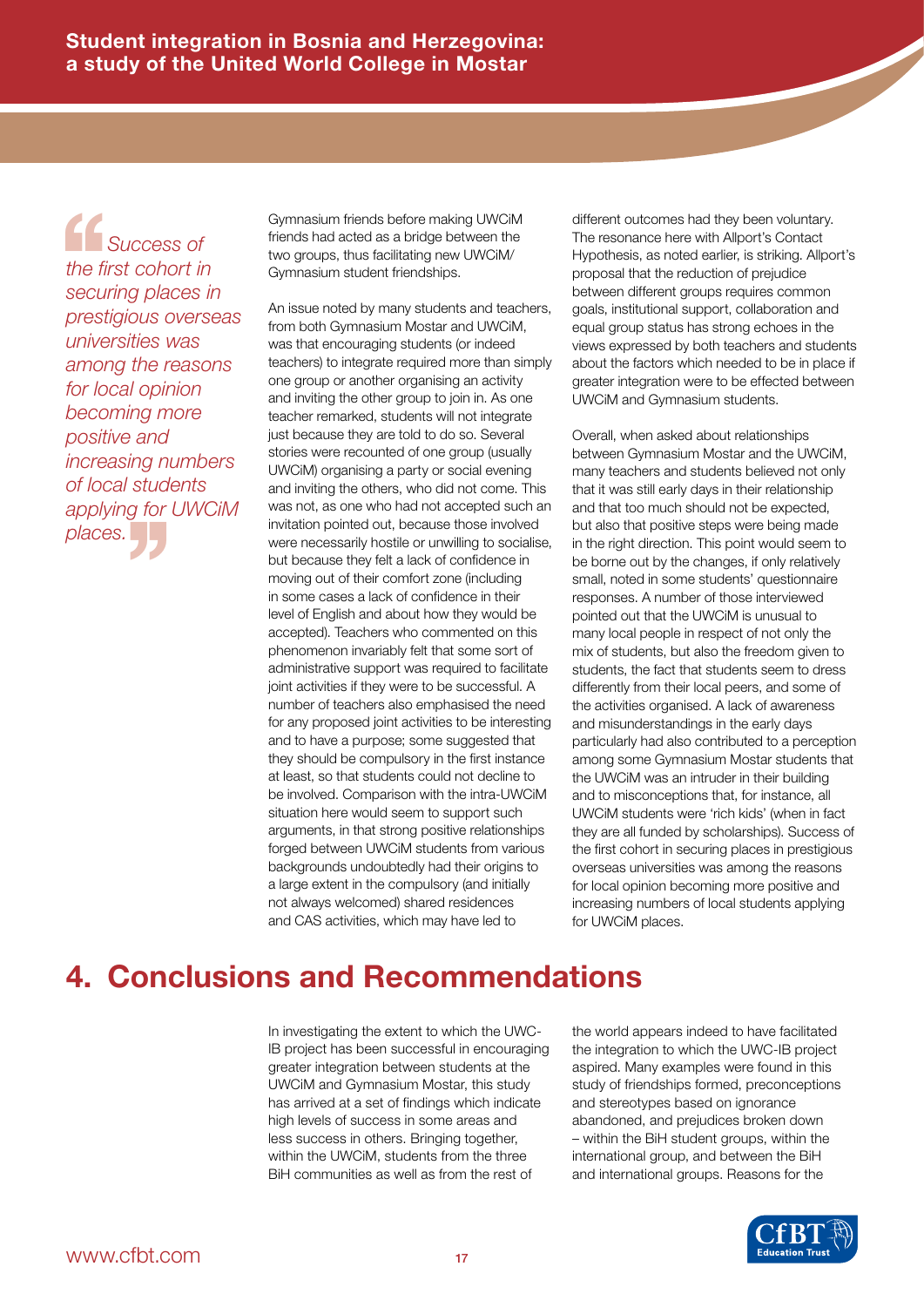

*The impact of the UWCiM on students at Gymnasium Mostar, however, was more difficult to discern, with evidence suggesting positive attitudes among some students and teachers, and more among others.* '' *negative attitudes*  The information of the UW<br>
on studen<br>
Gymnasiu

changes arising in the student body are clearly complex, but there seems little doubt of the influence on the mindsets and attitudes of the UWCiM students of the student residences, class-based learning experiences, communitybased (CAS) activities and interaction with those of other cultural backgrounds.

The impact of the UWCiM on students at Gymnasium Mostar, however, was more difficult to discern, with evidence suggesting positive attitudes among some students and teachers, and more negative attitudes among others. That change was slower to happen in the Gymnasium than in the UWCiM is, perhaps, unsurprising with language barriers and different timetables being among the constraints providing hurdles to UWCiM/ Gymnasium student interaction. The absence of such hurdles and the requirement for shared residences in the case of UWCiM students were undoubtedly among the reasons for different outcomes in this respect. It must be recognised, however, that progress has been made with respect to increasing integration between UWCiM and Gymnasium Mostar students, with some participation in joint activities and evidence of goodwill towards UWCiM students by many of their Gymnasium counterparts. Undoubtedly relevant here are the points made by teachers and students about the circumstances under which activities between the different groups are likely to have positive outcomes, which are consistent with follow-up studies to Allport's original work (see, for example, Esses *et al*, 2005).

In drawing conclusions about the extent to which the establishment of the UWCiM has led to greater integration between students from various backgrounds, it must be acknowledged that some of the factors might well be common to other contexts where young people from different backgrounds leave home to pursue their studies and/or are brought together in order to share common experiences. Shared study of the International Baccalaureate Diploma Programme, for instance, in different schools worldwide might lead to greater mutual understanding between those involved. Shared accommodation and extra-curricular activities,

and a school/college ethos dedicated to the promotion of increased global understanding, might also lead to findings consistent with those arising from this study. In short, the experiences of students at any of the other United World Colleges could be similar to those of students at the UWCiM. While the location in which the UWCiM is set is unique, the experiences of UWCiM students may well have similarities in other contexts. It would certainly be interesting for further research to compare the experiences of students in Mostar with those in other United World Colleges. The findings of this study, however, stand alone in throwing light on the experiences of UWCiM and Gymnasium Mostar students, and on some of the underlying factors influencing those experiences.

Arising from this study, a small number of recommendations are made, as follows:

- that the work already begun in increasing understanding among Gymnasium Mostar teachers, students and parents about the nature and purposes of the UWCiM be extended
- that opportunities be extended for collaboration between UWCiM and Gymnasium Mostar teachers, to build on work already begun in the context of, for instance, the science departments
- that increased organisational support be provided within the UWCiM and Gymnasium Mostar for bringing together students from different backgrounds to participate, on an equal basis, in activities with common goals, with a view to increasing the likelihood that interaction will lead to greater intercultural understanding
- that further research be undertaken with UWCiM alumni, with a view to understanding their perceptions of the longer-term effects of their experiences in new and more recent contexts
- that BiH policy-makers and planners consider the evidence gathered through this study as a contribution to their thinking on the benefits of integrated education in encouraging greater inter-group understanding.

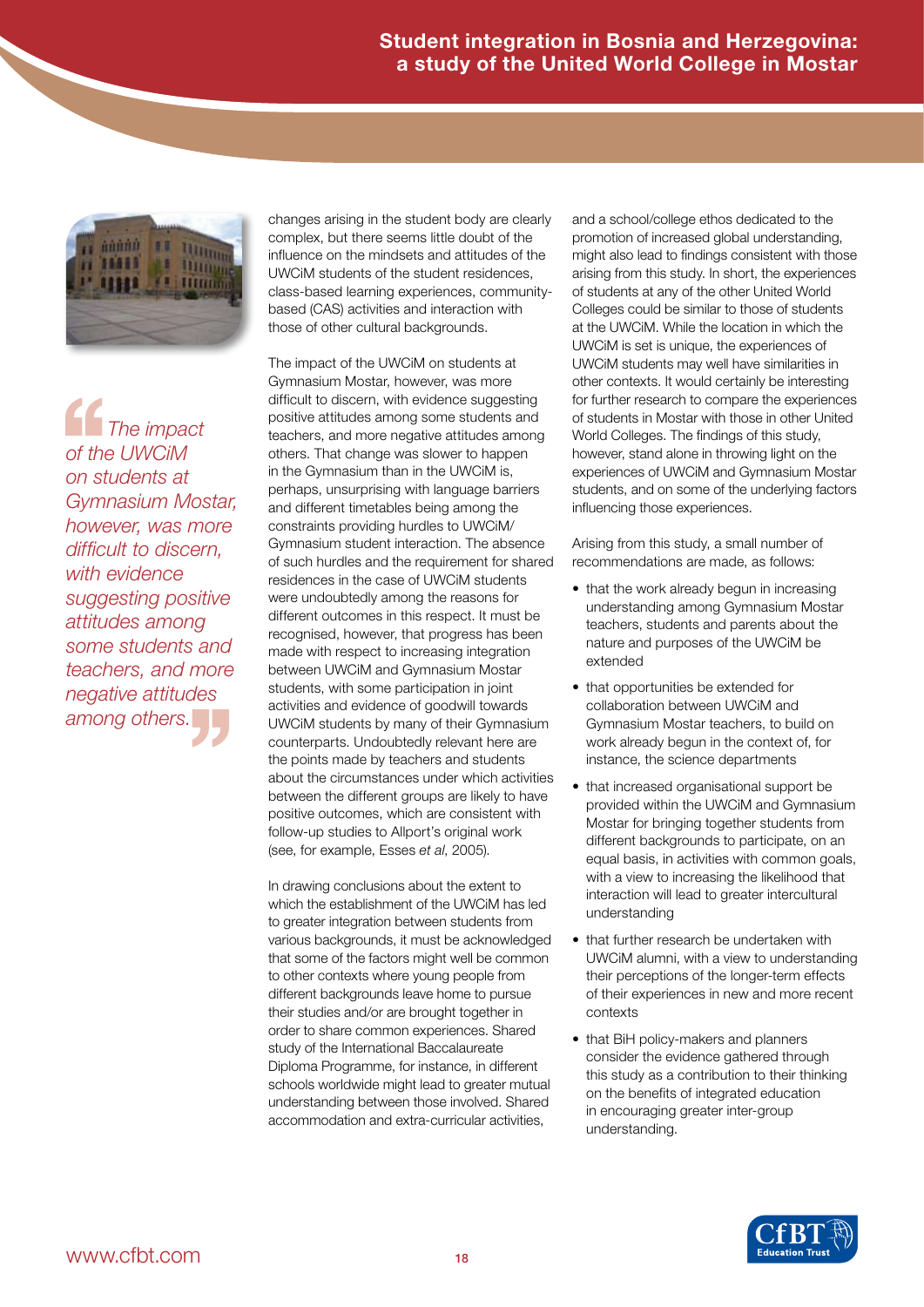### **References**

Allport G (1988) *The Nature of Prejudice*, Reading: Addison-Wesley

Dovidio J F, Glick P and Rudman L A (eds) (2005) *On the Nature of Prejudice: Fifty Years After Allport*, Oxford: Blackwell Publishing

Esses V M, Jackson L M, Dovidio J F and Hodson G (2005) *Instrumental Relations Among Groups: Group Competition, Conflict,*  *and Prejudice*, in J F Dovidio, P Glick and L A Rudman (eds) On the Nature of Prejudice: Fifty Years After Allport, Oxford: Blackwell Publishing

Hayden M C, Rancic B A and Thompson J J (2000) Being International: Student and Teacher Perceptions from International Schools, *Oxford Review of Education*, 26, 1, 107–123

## **Appendix 1**

### **Data gathering methods employed during the project**

- UWCiM student questionnaires: distributed to all students on two occasions: in March 2008 and May 2009, and answered on-line through English, the working language of the UWCiM.
- Gymnasium Mostar student questionnaires: again distributed to all students on two occasions: in March 2008 and May 2009, and answered in hard copy through the two local languages.
- UWCiM student interviews: undertaken with current UWCiM students during visits to Mostar in April 2008, November 2008 and April 2009. In each case students were interviewed in focus groups of 5 or 6, divided by first year and second year, 'local' and 'international' students, through the medium of English.
- Gymnasium Mostar student interviews: again in focus groups of 5 or 6, divided by Bosniak and Croat programme, during visits to Mostar during April 2008, November 2008 and April 2009. In this case the assistance of an interpreter was made available to allow students to be interviewed through the local language.
- UWCiM teacher questionnaire: designed for completion by all UWCiM teachers and made available, on-line and in English only (the working language of the UWCiM) in May 2008.
- UWCiM teacher interviews: Individual (one to one) interviews conducted with expatriate and local teachers, senior managers and resident tutors through the medium of English (the working language of the college) during visits to Mostar in April 2008, November 2008 and April 2009.
- Gymnasium Mostar teacher interviews: With the aid of an interpreter, individual (one to one) interviews conducted with local teachers from both programmes of the Gymnasium including the Heads of both programmes individually, through the local language, during visits to Mostar in April 2008, November 2008 and April 2009.
- Parents: Face to face interviews with a number of local parents. Again the services of an interpreter were employed, and interviews were conducted in Mostar in November 2008 and May 2009.
- **Alumni**: In May 2009 it was possible to interview a number of alumni who had graduated from UWCiM one year earlier and were now at the end of their first year of university (four in Mostar and one in the USA).
- Members of the local community: A small number of face to face interviews held in Mostar with members of the local community, with the assistance of an interpreter, in April 2009.